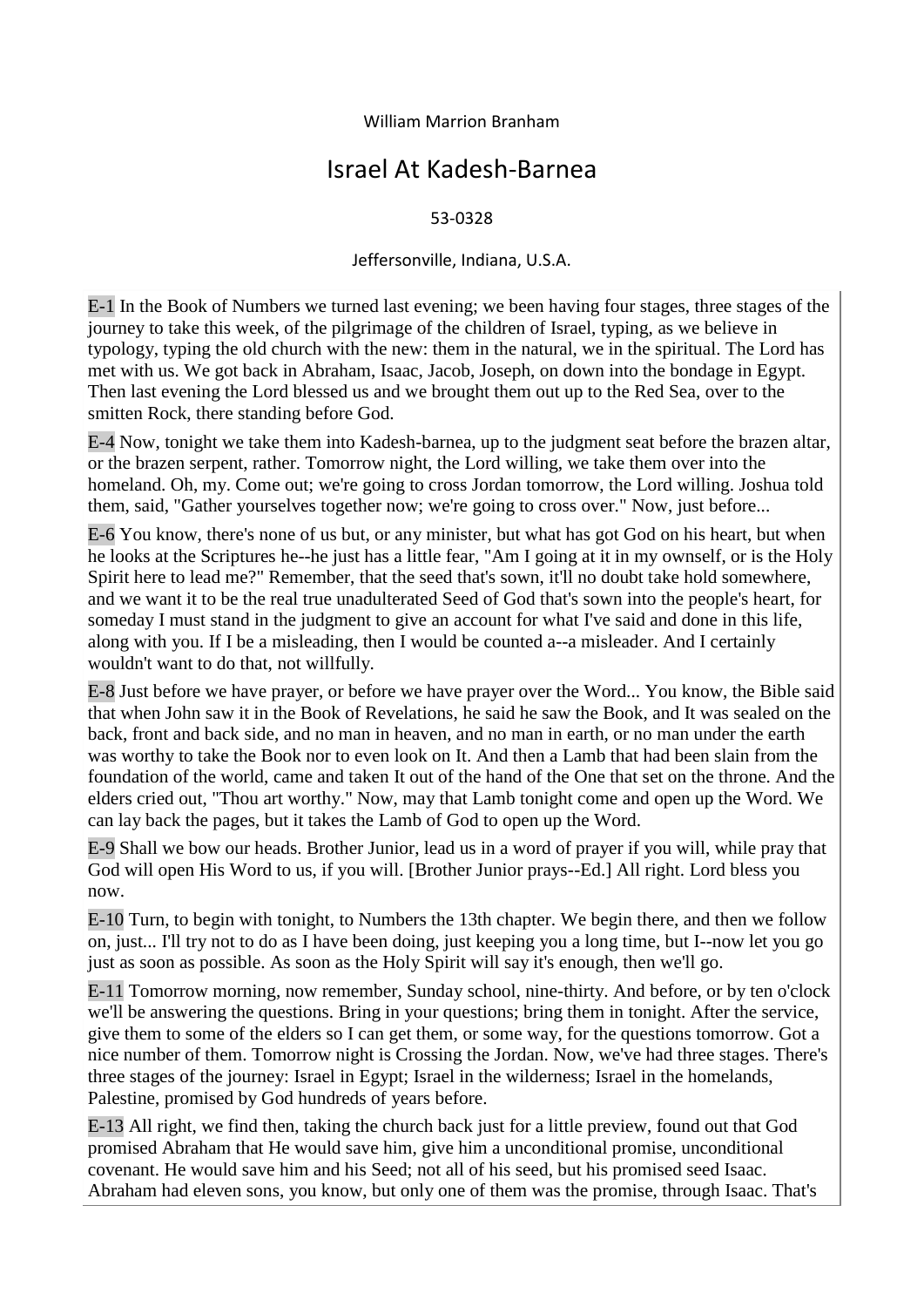the reason Paul said in--in Romans the 9th chapter that all that are Israel are not Israel, but through Isaac shall the Seed be called. Now, then God, through Isaac, representing Christ... We notice, Christ was in Abraham; Christ was in Isaac; Christ was in Jacob; Christ was in Joseph; Christ was in Moses.

E-15 Christ is in all the Old Testament, and all the Old Testament. All the... If we had time... Here seven years ago this last week... This last few months we've taken the Book of Exodus from one side to the other, typing everything. Even the waters of separation; the red heifer, it couldn't be a brown one; it had to be a red one, not a spot on it. It had to be burned and then made into the waters of separation, and it's to sprinkle the people after they had sinned and was gone outside the camp. How the hyssop and cedar wood, and all mixed in together, how the wood in the tabernacle, how the brazen altar, the laver, the shewbread, everything pointed to Christ. And in Him we are complete in Jesus Christ.

E-16 Now, how wonderful our lesson is tonight, how God brought Israel as a type, foreshadowing what would be. Now, we find out then, they, after four hundred years... God had promised Abraham that his seed would sojourn in a strange land for four hundred years, but would come out under the mighty hand. God's promises always comes true. God always makes His Word right. The old prophetic wheels and cogs of God grind slowly but surely, comes right up to the place.

E-18 That's the reason tonight, studying this exodus of the church, I believe that we're in the exodus again. I believe, Moses being a perfect type of the church organization which failed God, and Joshua the new--new leader, represents the church in their failings of God, and Joshua took Israel across to the promised land. Perfect, if we'll watch it, how that God moved back there in the days. Everything went fine; they thought they were settled down for good; but when the time of the promise drew nigh, there arose up a Pharaoh who didn't know Joseph. Things begin to move different, and it was a time for a deliverance. The people begin to groan and cry, and then God came down to deliver them. How perfect.

E-19 And then He sent a man; a child was born, a peculiar child, and he was raised a peculiar life, but God had His hand upon him. Moses, how he was hid in the bulrush, born in a time of persecution, just like Christ, borned a proper child just like Christ. And he was borned in this world to be a deliverer just like Christ. And, oh, how he, his work, how he was a law-giver, went up in the mountains and stayed forty days, come back out with the law. And he, his besetting sin was temper; he broke the commandment. Went back up, showing that that priesthood must die, pass away.

E-20 Just as Jesus went into the wilderness forty days, and when He came out, Jesus, Satan met Him just in His weak spot, like he did Moses. Jesus' weak spot was hunger. He said, "If Thou be the Son of God, command these stones to be turned to bread." Jesus said, "It is written, 'Man shall not live by bread alone.'" He knew he hadn't met Moses then. He knowed he had met Something besides Moses, for Jesus knew the Word. And there's anything that the church ought to know today is God's Word, how to set It together and apply It to your heart.

E-23 For, this is the day, brethren, you'll bear me record, a day of isms. I've been studying Genesis now for two years, of Genesis. That's the beginning, the going forth, the seed chapter. And you notice that all those cults of this day are beginning in Genesis. They had their start back in Genesis, winding up out here in the last day. For instance, many of them, like how that formal religion begin in Cain, how it come on out and come down through the sons of Noah, Ham. Out of Ham he had Nimrod. Nimrod built the tower of Babel. Babel comes on down through King Nebuchadnezzar's time, and on out into Revelations, Babylon. How that little seed started way back there at the east side of the gates of Eden, coming on down, winding out; all kinds of cults and everything started back there, winding themselves out to the end. Now, it behooves us to watch, be careful, be set in the Word. Many things are taking place today which are unscriptural. Let's watch the Scripture; be sure that where we're right. That's what we've been trying to teach this week.

E-26 The greatest thing that I find against the church tonight is fear; everybody's scared to death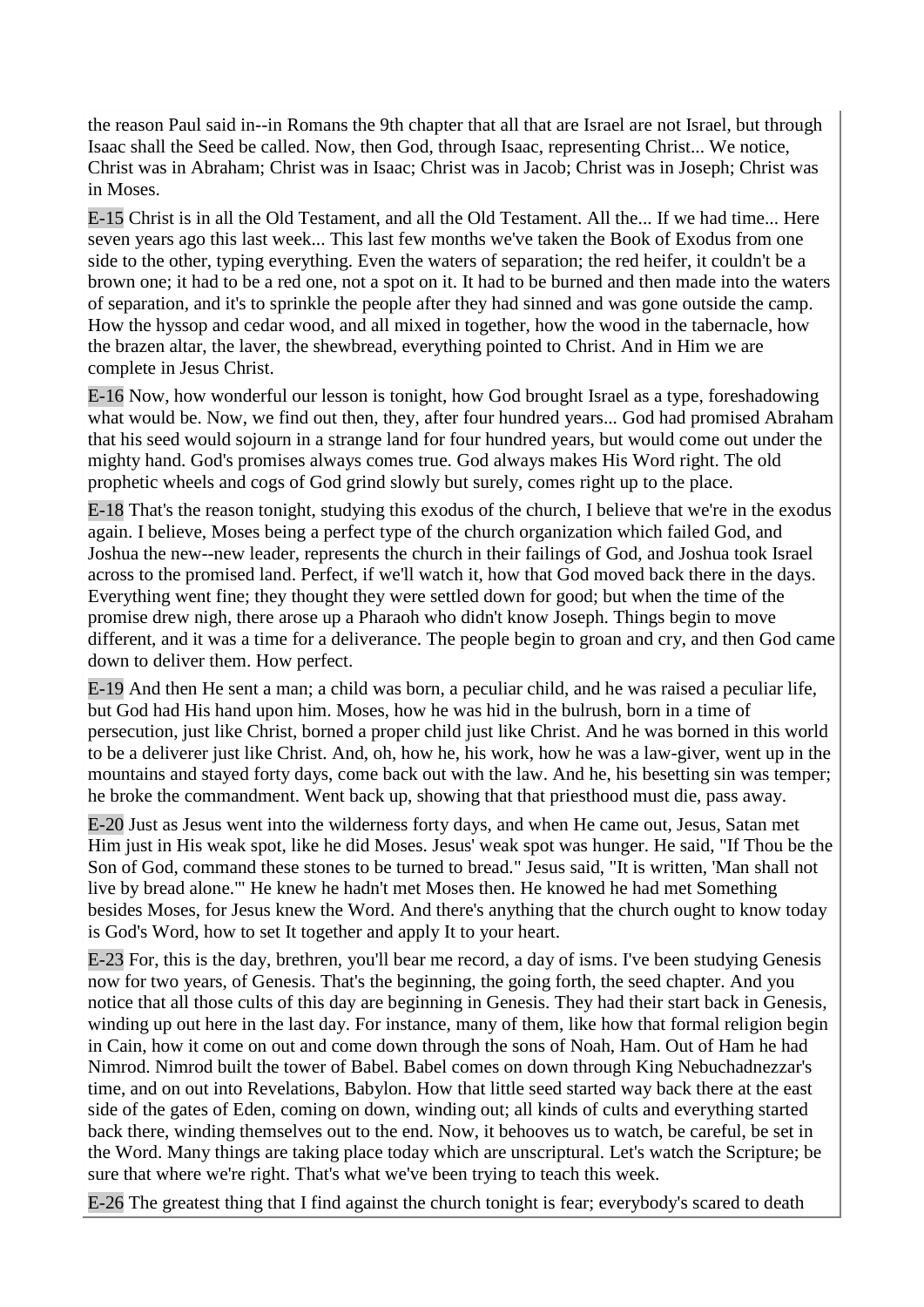about something. What are you scared about? If a man's borned again, he should be happy, carefree, just like these fellows singing up here, and the brother testifying back there, just free. There ain't nothing can harm you. Nothing present, nothing future, nothing can separate us from the love of God that's in Christ. God has promised.

E-27 He's called, by election. He set His church in order. Jesus said, "No man can come to Me except the Father draws him." You never come to God because that you wanted to; you come because Christ called you. God called you. "And he that comes to Me, I will in no wise cast out. I'll give him Everlasting Life," not just lasting for a week, one revival to another, but Everlasting Eternal Life, "and will raise him up at the last day." Oh, my. If that doesn't take the wind out of Satan's sails, I don't know what does. Say, "How do you know?" I said, "Jesus said so, THUS SAITH THE LORD." Jesus said so, that settles it. If He said It, I believe It. He said, in John 5:24, pet subject to me, "He that heareth My Words and believeth on Him that sent Me, has Everlasting Life, and shall not come into condemnation but is passed from death unto Life." Say, "That's pretty easy, Brother Branham."

E-29 No man, no man can believe Jesus to be the Christ, in his heart, and will be the same man that he was before. Can't do it. No, sir. As I said last night. Drinking, smoking, gambling, all those things isn't sin. It isn't a sin to gamble; it isn't... Or gambling isn't sin, rather; smoking isn't sin; drinking isn't sin; swearing isn't sin; it's a attribute of sin. Because you're a sinner, that's the reason you do it. If you was a Christian, you wouldn't do it. He said, "He that loves the world or the things of the world, the love of God's not in him, even in him." So now, you're either a... You never did see a halfway Christian.

E-31 I asked someone the other night; I said, "Are you a Christian, brother?" Said, "I'm a pretty good Christian." I said, "No, you're not." There is no pretty good Christian. How many ever seen a drunk-sober man? Nobody. How many ever seen a black-white bird? Nobody. It's either... You never seen a sinner-saint. You're either borned again or you're not borned again. You're either on one side of the fence. And now if you are borned again, you have Everlasting Life, and there's nothing within you... All the old things has passed away, and there's just the--the fountain. Bitter and sweet water don't come from the same fountain. See? The tree is known by the fruit it bears. "By their fruits you shall know them."

E-33 Long time ago, all the Methodist people thought, "Boy, we got It; we can shout." After Lutheran days, they thought 'cause they were shouting they had It. I believe in shouting too, but that's no reason I got It; that's the attribute that I got It. The Pentecost come along, spoke in tongues; they said, "Oh, now we know we've got It." Did you? About changed your mind now. That ain't It; you find out it isn't It. Brother! "Dear dying Lamb, Thy precious Blood shall never lose Its power till all the ransomed church of God be saved to sin no more." See, here's what it is, "Every since by faith I saw the stream Thy flowing wounds supplied, redeeming love has been my theme, and shall be till I die."

E-36 "Though I speak with tongue of men and Angels and have not love, it profit me nothing. Though I have give all my goods to feed the poor, it profit me nothing. Though I have power to move mountains, and so forth, it profit me nothing. Where there is prophecies, it'll fail. And where there's tongues, it'll cease. And where there is knowledge, it'll vanish away. But when perfect love has come into the human heart, all demons in hell will never be able to upset it." That's right.

E-37 If my wife would--was respect me because she was afraid of me, I wouldn't be--I'd be afraid to leave her. But she loves me. She's got confidence in me because she knows I love her, and she loves me. Now, when I go away, I don't have to say, "Now, Mrs. Branham, I'm going to leave you a rule of orders here that you should do, a group of orders. You shall not look at any other man; you shall not do this, or you... I..." Why, she just... It's automatically. I love her and she loves me, and that just settles it; I just go on. That's the way it is living for Christ. Hallelujah. You just love Him with all your heart, soul, and mind, and go on; that's all. There's no evil can come out. That's right.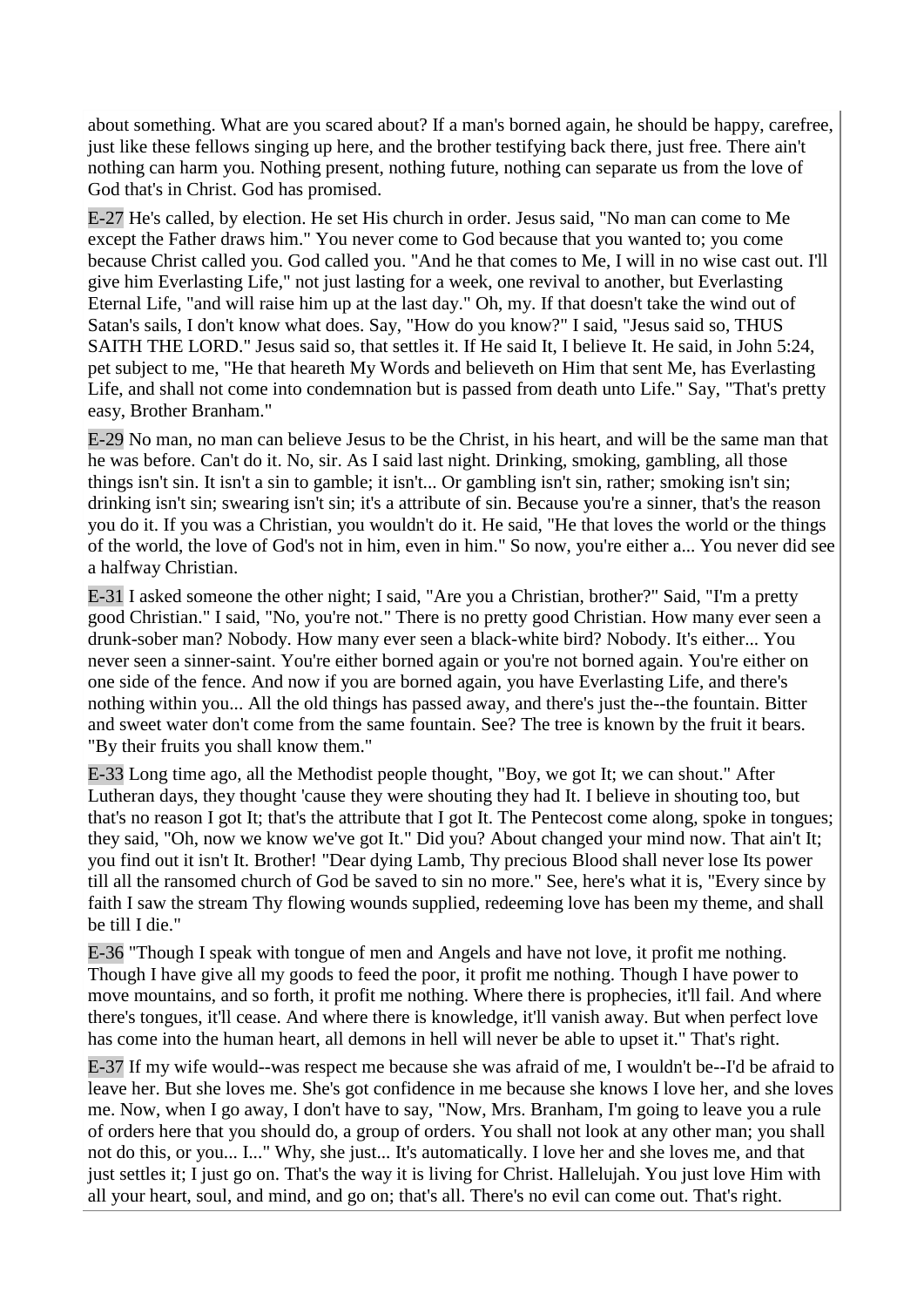'Cause, in here, all thing, you're dead. You are dead, and your life is hid in God through Christ, sealed in there by the Holy Ghost. How's the Devil going to get you? No.

E-39 You take a boxcar, they'll start loading it, and loading it, on the track. Many of you people here, I know some of you that loads cars. And they'll go around; they'll call for so much here and so much there. But before that car can be sealed, the inspector has to come along. He looks through and he sees that everything's in there is tight, and everything's ready. It's going to its destination. Well, if there's anything loose, and afraid it'll break, he will say, "Take her out; fix her over again until you get it." And when it's altogether tightened and packed and set down, then he will slam the doors and seal it, and no one can break that seal until it goes to its destination. That right?

E-40 That's the way it is where it says of Ephesians 4:30, "Grieve not the Holy Spirit of God whereby you're sealed until the day of your redemption." Got some loose rattles, God will take it out of you and--and fix it up before you're sealed into the Kingdom. Every man in here, and every woman, without the baptism of the Holy Ghost; the only reason you haven't got It, because you believe not. That's right. The belief... We've took it this week and proved it that Abraham believed God, by faith. That's right.

E-42 Now, that's good Baptist doctrine to believe God. Brother Tom, you know, I think you come out of a Baptist church, that they said, "Believe God." So did I. It's a good church to be out of. Oh, oh, excuse me, I didn't mean to say that. Now, just a moment; I ain't got nothing against the Baptists; they got a whole lot of good things.

E-43 But look, brother, I heard them on the radio the other day, a fellow, fine Baptist minister tried to bypass Acts 19. He said, "Apollos didn't know Jesus, so that's the reason they had to be rebaptized again." Oh, no. Apollos did know Jesus, and he was proving by the Word of God, that Jesus was the Christ. Amen. And he said, "Have you received the Holy Ghost since you believed?" That's right.

E-45 God gave Abraham the promise, and he believed the promise, and it was reckoned to him for righteousness; but He give him the sign of circumcision as a seal of the promise. Hallelujah. You believe God by faith, that you are saved, and accept Him; and, whenever you do, God gives you the Holy Ghost as the Seal of the promise that He promised you. The Holy Ghost is a Gift of God (That's right.) that circumcises the heart, cuts away the surplus flesh, and makes you a new creature in Christ Jesus. Amen. All right. There you are. It's nothing you had to do in yourself; it's a gift of God. And when you believe correctly, God gives It to you. It's by faith. You... Now, faith isn't what It is.

E-46 Just like I have a quarter, and a loaf of bread costs a quarter. The quarter... [Brother Branham drops a coin--Ed.] (I'll pick it up after while.) The quarter is not the loaf of bread, but the quarter purchases the loaf of bread. It's the prac... it's the... It's what purchases the loaf of bread. (Happened to be, that happened to be a half a penny from Africa, so I guess that's the reason it flipped.) All right. The quarter is not the loaf of bread; the quarter purchases the loaf of bread. Faith is what you have in God. And that, in recognition of God, for your faith, gives you the Holy Ghost that circumcises the heart and ears (Is that right?), makes you a new creature.

E-48 Now, God getting ready to deliver. We found out that he was, Moses was taking his own son down, for to deliver the children of Israel, uncircumcised. And Zipporah took a sharp stone, cut the foreskin off her child, and throwed it before him, said, "Thou art a bloody husband to me." You know, did you ever study that right close? Moses had a temper, you know; that finally kept him out of the promised land: his temper. And God had set him back out there and give him a little hightempered wife too. I bet they had some trouble on the backside of that desert, don't you? God knows how to tame you down. So He fixed him back out there with a little woman, shows. She cut that foreskin off and throwed it before him, said, "You're a bloody husband." My, He knowed how to fix him up, take that temper out of him. All right.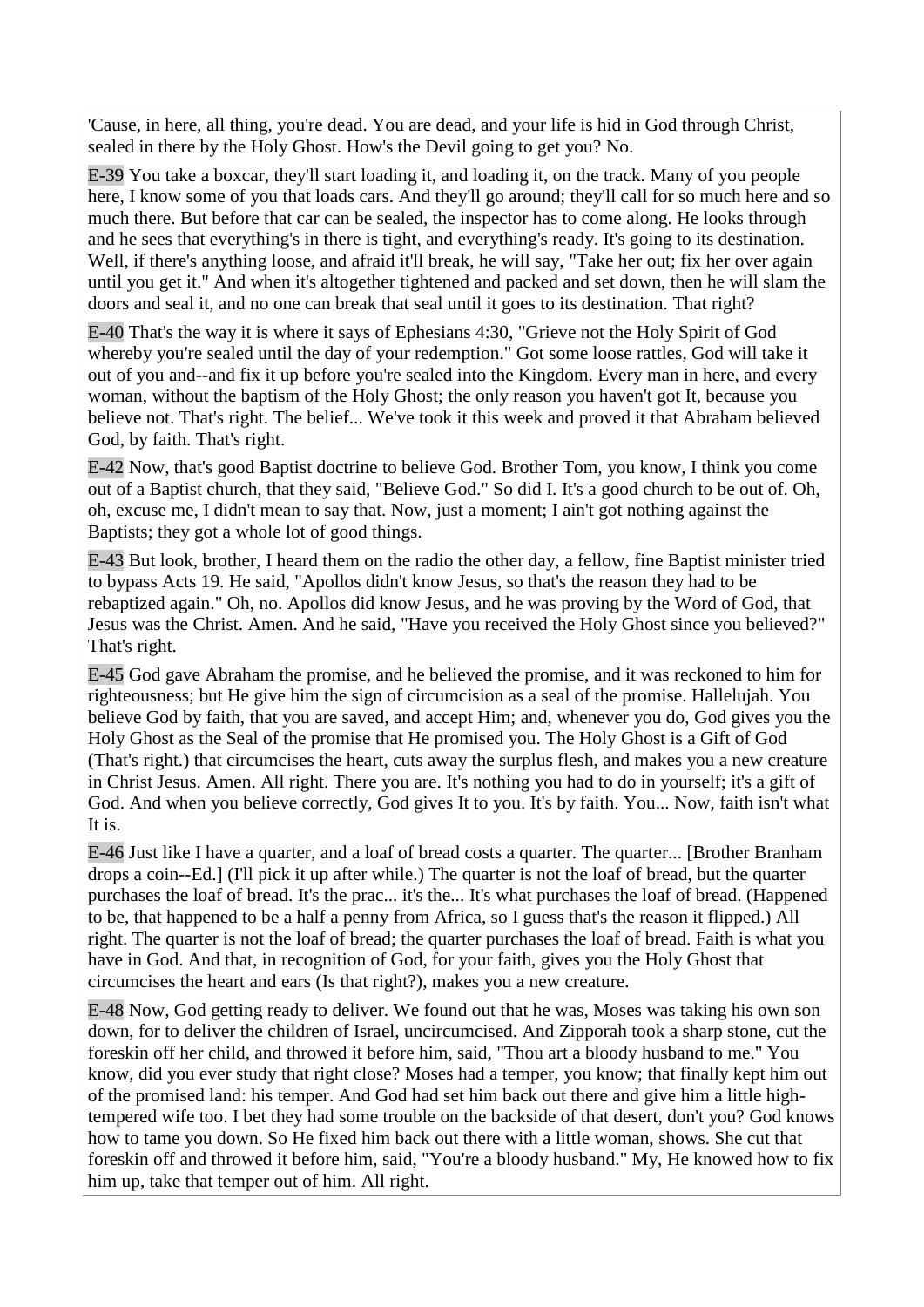E-50 Then they went on down, and he done signs and wonders and miracles, And notice. Oh, my, I felt Something strike me. Look how that Jambres and Jannes, them two astrologers, stood there and performed the same kind of miracles that Moses and Aaron did, went right along with them. Impersonations, brother, we got the world full of it today. The church is full of it today, carnal comparison. And there's one thing. Now, to cut this off, notice. As a great Bible teacher the other day, on the radio, said that Divine healing was of the Devil, that the Devil did Divine healing... I want you to find me the Scripture where the Devil ever done Divine healing, where it was ever promised by him. God said, "I'm the Lord," Psalms 103:3, "I'm the Lord Who healeth all of thy diseases." And Jesus said, "If Satan cast out Satan, then his kingdom's divided against." He can't do it. He can't cast himself out. So all healing, no matter where it comes from, comes by God alone.

E-54 And watch these magicians. They could bring the lice, but they couldn't take them away. They couldn't heal. They could perform the miracle, but they couldn't perform healing. Healing lays in God alone. And when they called for boils, the Egyptians broke out in boils themselves. They said, "This is the finger of God." Hallelujah. I think of that finger of God. If God could open a blinded eye by His finger, "this is the finger of God," could do all these things. Look what He did with His finger, He healed the sick and raised the dead. All these things He done with His finger. But when He went after a lost sheep, He never used His finger; He put him on His shoulder and brought him in. Hallelujah. What a security, a lost sheep on His shoulder. Not His finger, He didn't use; He used His shoulder to pack the sheep in.

E-56 Notice. Then God, after fixing Moses, getting him ready, sent out the--the signs, then the last sign we taken last night was death. And we found out, that spiritual death in the church, the last plague now, church drying up, blowing away. That's right. We're living in a horrible time. How that the church, the old-timers that used to really have the victory is losing out, dying time, letting the Blood get off the front of the door. "When I see the Blood I'll pass over you."

E-57 On up they come into the smitten Rock. Notice when they come to the Rock, they had need. Now, Moses smote the Rock with the rod. That's where we left last night. Smote the Rock with the rod, and the rod was God's judgment rod. And he smote the Rock, and there was a cleft in the left side of the Rock. When the children of Israel got hungry, they went there. And a beehive, a bee had got in there and had made a hive, and they got honey out of the Rock. Everything they had need of was in the Rock. The Rock followed the church, and the Rock was Christ Jesus. When they were thirsty, they drank from the Rock. When they were hungry, they ate from the Rock. Wherever they went, the Rock followed them. And the Rock's still following the church. Christ is the Rock that was in the wilderness. Notice now, then, that same Rock...

E-58 No wonder when he came into Jerusalem, they said, "Make him hold his peace, make them hold their peace." He said, "If they hold their peace, the rocks, stones will immediately cry out." What was it? That Chief Cornerstone what come, rolling down among the stones. Something had to take place: rocks crying out. When the woman that had a blood issue for so many years, she spake to the Rock, and the Rock brought forth healing. When Lazarus was dead, Martha spoke to the Rock, and It brought forth resurrection. When they were upon the seas, stormed about, and little old boat tossed around like a bottle stopper out in the middle of the sea...

E-61 A woman said to me, here not long ago, she said, "Brother Branham," she said, "Jesus wasn't no more than an ordinary man." Said, "He was a prophet, but you try to make Him God." I said, "He was God. He was either God or a deceiver." And he said, "Oh, He was a good Man; He was a philosopher. But He couldn't be God; He wasn't Divine." I said, "He was Divine. He had to be Divine. If He was a man, He was born sexual birth; but He was born a virgin birth, so He was God's Blood. The Bible said we're saved by the Blood of God." She said, "I'll prove it to you, He wasn't no more than God--no more than a--a--a prophet, and He wasn't Divine." I said, "If you can prove it by the Bible." She said, "I'll do it." I said, "Let's hear your Scripture." She said, "In St. John the 11th chapter, when Jesus went down that day to the grave of Lazarus..." I said, "I remember it." Said,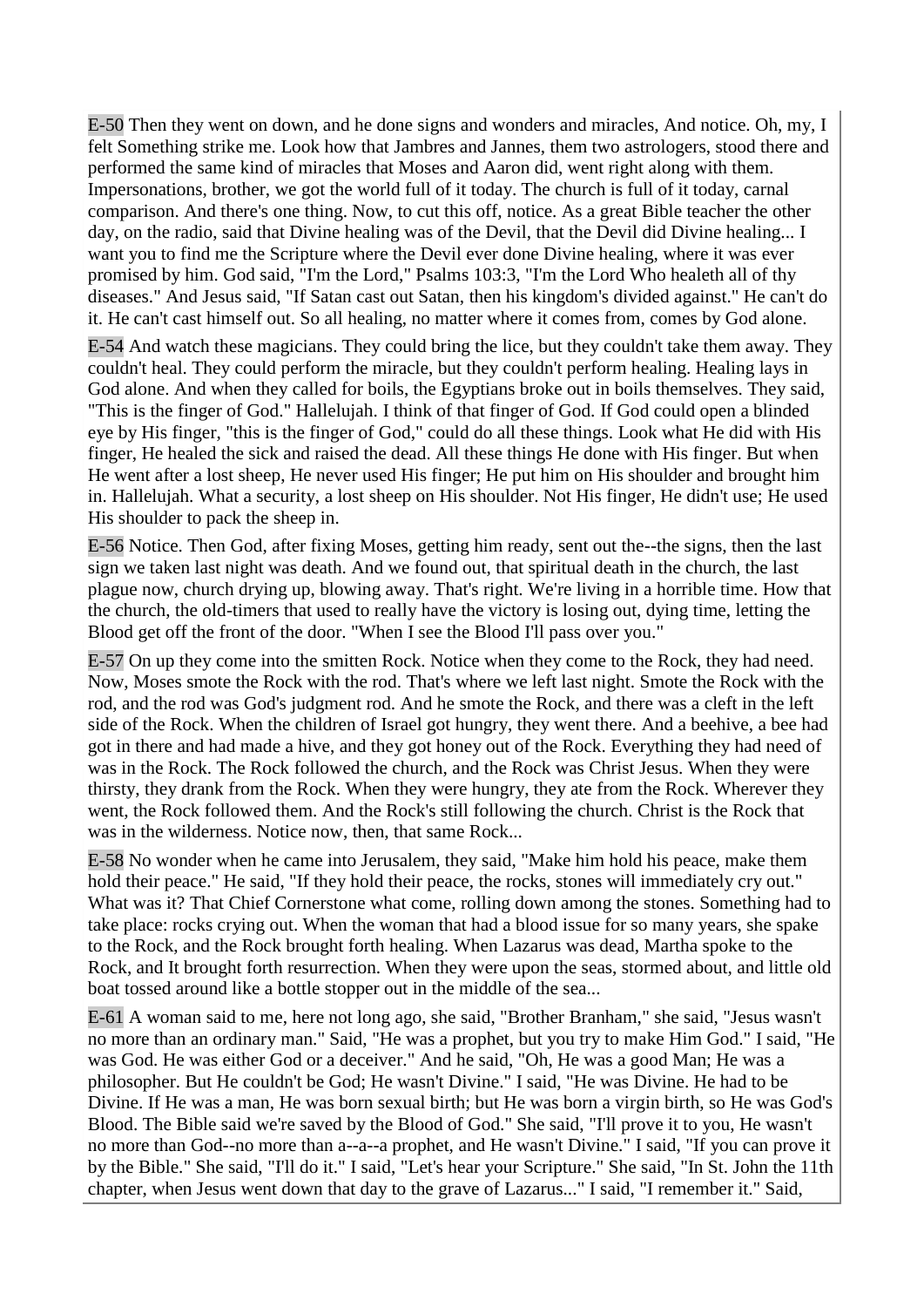"He cried. The Bible said He wept." I said, "That's true." I said, "What's that got to do with it?" She said, "That proves He wasn't Divine, because He could not weep and be Divine."

E-66 I said, "Look, woman. He was the God-Man." I said, "When He went down there, crying, while He was crying, He was a Man. But I'll tell you, when He pulled that little frame up there, and said, 'I am the resurrection and Life,' and He spoke to a man that he's been dead four days, his body was rotten, the skin worms was crawling in and out, corruption knew its Master. And a man that had been dead four days, stood on his feet and lived again. That was more than a man speaking. That was God." Yes, sir.

E-67 He was a Man when He was up there on a mountain that night, come down, looking all around over a tree to find something to eat, a fig tree, trying to. He was hungry. He was hungry when He was a Man. When He was looking on that tree, He was a Man. But when He took five biscuits and two pieces of fishes, and fed five thousand, that was more than God--more than a man; that was God in that Man. Yes, sir. Truly He was a Man when He was laying in that boat, and the stopper was like a bottle stopper; said, "Oh, I'll go push Him around, and bounce Him up and down." Ten thousand devils of the sea swore they'd drown Him that night. He was a Man, so tired that He couldn't move. But when He put His foot on the brail of that boat, and said, "Peace; be still," and the winds and the waves obeyed Him, that was more than a Man. That was God. Yes, sir. When He died at Calvary, He screamed for mercy like a man. He was a Man, when He died. But when He rose Easter morning, He proved that He was God. That's right, rose up from the dead!

E-70 No wonder the poet said, "Living, He loved me; dying, He saved me; buried, He carried my sins far away; rising, He justified freely forever; someday He's coming, O glorious day!" The God-Man... God was in His Son, reconciling the world to Himself. They had claimed Him to be a--a magician, and a--a soothsayer, and a devil, and Beelzebub, and everything. But He was God Immanuel, dwelling among us, reconciling the world to Himself. We got that on a question in the morning anyhow; we'll get on that and finish that tomorrow. All right.

E-72 Coming on up, that smitten Rock... When they had need of anything, they went to the Rock. Now, after all of that, and the blessings and things, they still murmured. They come to the place called Kadesh-barnea. Now, we want to study this just a moment. Kadesh-barnea was the judgment seat of the world in the day. That's found, 13th chapter now of Numbers. And go to marking the Scriptures, if you wish now. In there was the judgment seat. Read the previous chapters to it, in your--in your studying. We just have to hit the high places now in three or four days revival like this, can't study it verse by verse. But it was a judgment seat. There was a great well there. Had many little wells out from it, the tributaries or--or springs from this great huge spring, Kadeshbarnea. Perfect type of the church. The church is the judgment seat. Judgment begins in the house of God.

E-75 There Israel gathered around in Kadesh. And now, Moses said here, 1st verse, 13th chapter. And the LORD spake unto Moses, saying, Send thou men, that they may search the land of Canaan, which I have given unto the children of Israel: of every tribe of their fathers shall ye send a man, every one a ruler among them. Now, God ordained that they should send twelve men over, one out of each tribe, sending them over into the land of Canaan to spy out the land, to see whether it was a good place or not. The spies went forth, one out of every tribe: one out of Dan, Asher, oh, all through until they got the twelve men.

E-77 Perfect of the church today in our journeying. We're journeying up till I believe that the church is standing today at Kadesh-barnea: judgment. Now, God help me. I hope God will help me to get this, it'll sink in good and deep. Sending out exploits... Remember, they had come this far because God had promised them. And all along the line they had signs and wonders and miracles, and now they're right up to the borderland.

E-79 And I believe we're on the borderland tonight. I was wondering about all my meetings and things, how I had to cancel them out. I truly believe, before the church can have the rapture, it's got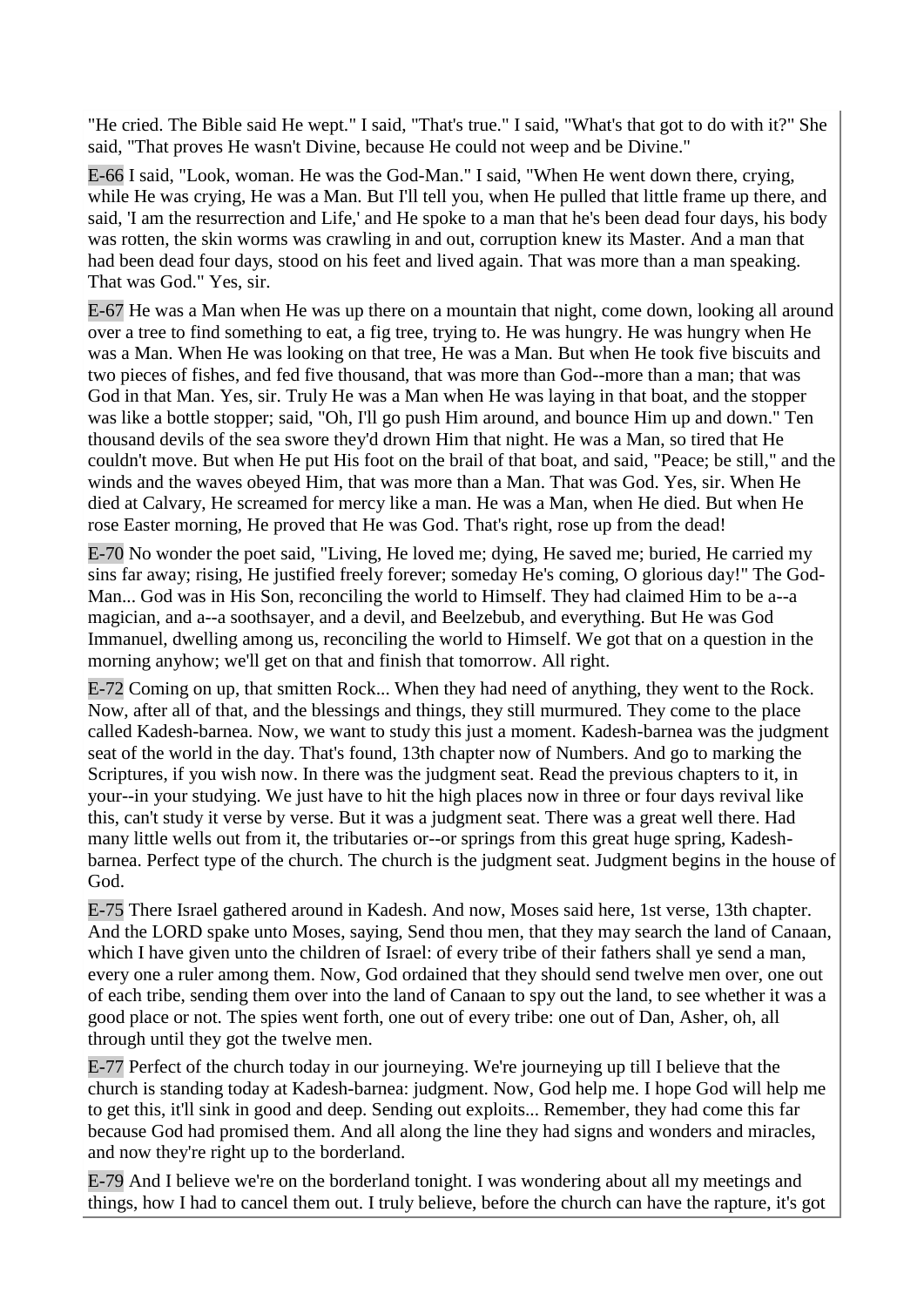to have rapturing faith. We can't even have faith for Divine healing, let alone rapturing faith. Got to have a faith that'll change and quicken this body, and be taken away. I believe there's a church on its road tonight, a power of the living God, that men will speak the Word here and there, and it'll flash like lightning. And a church is coming out, not a psychologist, not some of this put-on, make-belief; but a real, true, genuine, anointed Holy Ghost, called-out church. Amen.

E-80 Here they are standing at Kadesh-barnea. They said, "Go over. The land was given to us hundreds of years ago by God, through our father. We are the seed of Abraham. God has led us safely this forty-some-odd miles from Egypt, up to the borderland at Kadesh." They had got up there in a few days, but, remember, because of their unbelief, made them wander for forty years. Unbelief... Notice, the church I'm speaking of, parabolic speaking. What the Old was, the New is in a more magnified way. What the natural was, the spiritual is.

E-82 Now, Kadesh... And there he said, "Now, you go out and spy out." God sent them; Moses never. God sent them over, and said, "Go over and spy out the land, and come back and tell us whether it's a good land or a bad land, or whether we can take it, or what this, that, or the other. You go over and find out." And twelve went over. They cut a great cluster of grapes. You know about the harlot Rahab and so forth. All right. They went over and cut this cluster of grapes and returned back. But listen at the report: twelve men, and ten out of the twelve said, "Oh, they are a fearful people." Look over here, what a--what a sight. Listen to this when we turn over now to the 17th verse, or the 27th verse, rather, to read: Goes ahead and tells there the men that was sent out. And when they returned back, their hearts were fainting; they said, "Oh, they're great men." Listen here. And they told them, and said, We come into the land wherewith thou sent us, and surely it flows with milk and honey; and it is a fruit--the fruit of it. (Just as God had promised. Now, notice.) Nevertheless the people are strong and dwell in the land--and dwell in the land, and the cities are walled, and very great:... Moreover we saw... children of Anak there. And the Amalekites dwell in the land... and the Hittites,... the Jebusites, and the Amorites, dwell in the mountains: and the Canaanites dwell at the sea,... or the coast of Jordan. And Caleb,... (Hallelujah.)... Caleb stilled the people before Moses, and said, Let us go up at once, and possess it; for we are well able to overcome it. I like that. My, just a little farther. But the man that went up with him said, We be not able to go... against the people; for they are stronger than we. And they brought up a evil report of the land which they had searched out for the children of Israel, saying, The land,... which we have gone to search it, is a land that eateth up the inhabitants thereof; and all the people that we saw in it are men... great statue. Listen to that. And it goes on to say that, "We look like grasshoppers up the side of them." That's the report. But Caleb and Joshua said, "We can take it. We are able to do it." Why are they able to do it? God had promised them to do it. I like that courage.

E-88 Ten of them... Now, the church came. And it's come now to a place to where we've come down through the Luther age, the Methodist age and the Pentecostal age, and on down to a place, and now some of the full Gospel people turned firmly against Divine healing, believe that it wasn't even in the atonement. Well, it's got to a place, friends, where you... It's getting horrible out here. "Old-time religion," they say, "it's something that's passed long ago, can't have it; it's too much. We're living in a modern day; we've got to get modern ideas. We got to have shuffle boards in the church, ping-pong games, and everything to hold our young people."

E-89 Brother or Sister, if it ever gets to a time that I have to have a card party in the church to hold an audience, I'll quit preaching the Gospel, 'cause It's lost Its power. I tell you, brother, what we need today is the old fashion, simple Gospel, Holy Ghost power preached in Its simplicity, then "If I be lifted up from the earth, I'll draw all men unto Me." Yes, sir.

E-90 We... Today they say, "Oh, we can't go back and do those things that the apostles did." We're living in the last days, when God has promised He'd pour out His Spirit upon all flesh. Hallelujah. We are here at the end of the road. Thank God for some Calebs and Joshuas that's ready to go over (Hallelujah.), go over and bring back the evidence (Hallelujah.), it's a great land. Bringing back two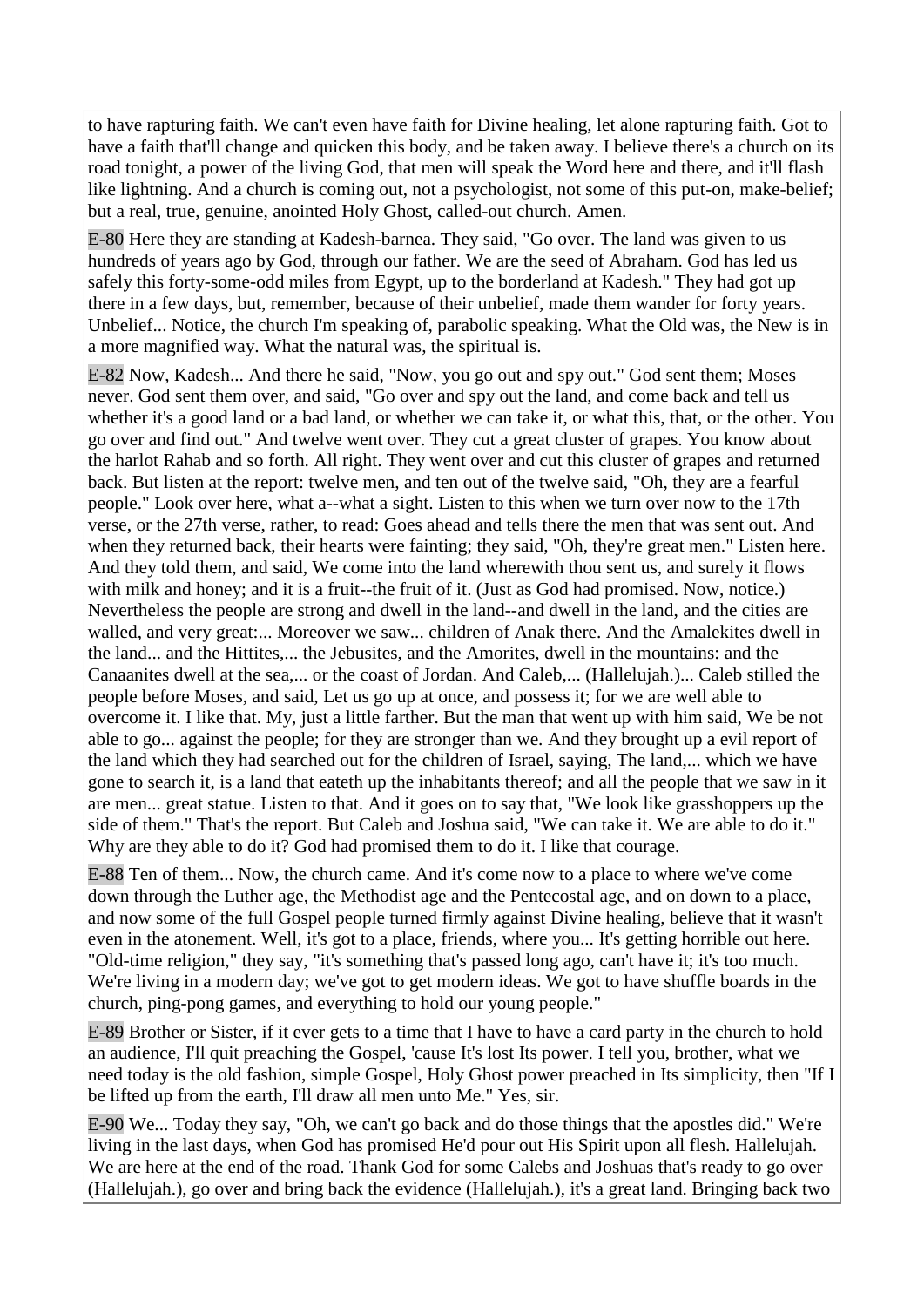bunches of grapes, and they was walking like this to try to pack it. What a ground, what a place. Thank God for people who's crossed over out of that old formal, shackled-down, ungodly church, moss-back condition (Hallelujah.), got to a place where they stepped over in Canaan land, and eat a lot of good grapes that even make you slobber in the pulpit. Hallelujah. It's all that good old fashion... Drunk on the wine, like Peter drank on the day of Pentecost, when the power of God took over the church. Hallelujah. Kadesh-barnea... We can do it.

E-92 Fellow said, "Do you mean to tell me we can get the Holy Ghost like they did a long time ago?" "Yes, sir." "Now, how do you know?" I said, "I got It. Hallelujah. That's how I know it."

E-93 We had a beautiful type last night, when the children of Israel crossed the land, crossed over into the--the pilgrimage, which was a perfect type of our pilgrimage. We come up out of Canaan. I pulled my stake, tents, and left (have you?), leaving the old garlics and hash pots down there, and stink of the world. Pulled up tent, left, crossed over Jordan... Hallelujah. The red sea of the Blood of Jesus Christ drowned every old cigarette, tobacco nast', and filth of the world was drowned, like them taskmasters back there, and they're floating in the sea. Hallelujah. No wonder we shout and dance.

E-94 Look what Moses done, raised his hand and sang in the Spirit. And Miriam got a tambourine and begin to dance, and jump up-and-down, and praised God. And the daughters of Israel followed her, dancing, and praising God, and shouting. Hallelujah. They crossed over the sea. All the old taskmasters was back dead there in the sea. They looked back and said, "Boy, you'll never bother me no more." Oh, my. Burnt the bridges all over, ready to go now, journeying on. Now, they say, "Can we take it?" "Sure, we can take it." "Why?" "God said so."

E-95 And remember they--God promised to supply their needs. We had it last night. "How they going to supply it?" I don't know. "Well, maybe they'll send over some dough somewhere from a..." "There ain't nothing left in Egypt, where's the dough going to come from?" Oh, my. It ain't my business.

E-97 Someone said to me one time, said, "Do you believe about that Elijah, that bird story up there?" I said, "Sure." Said, "You mean to tell me you believe that preacher set down by the brook Cherith up there and crows feed him?" I said, "Sure." "How do you know they fed him?" I said, "The Bible said so." That's right. Said, "I want to ask you something, preacher." Said, "Where in the world do you think those crows got them sandwiches?" I said, "I don't know. They brought them; Elijah eat them. That's all I know." He said, "I believe you all get excited." I said, "No. I can't tell you where It comes from, but It comes from somewhere. God brings It; we eat It (Hallelujah.), and It brings joy."

E-102 How it happens, I don't know. God just sends It, and I grab It. I got a handful just a few minutes ago, swallowed It, still tickling me as It goes down. Sure. Don't get excited; I'm not crazy. I've been called that, but I'm not. If I am, just let me alone; I'm happy. All right. Yes, sir, I feel pretty religious right now, oh, sure do. All right.

E-103 Look at him. Here they are, "How we going to do it?" Now, God rained manna down out of the heaven and fed them, didn't He? He sure did. And they picked it up. We went through it. Now, that was a perfect type of our feeding today. That manna never ceased; it fell every night, every night, all the time they were in their journey out of Egypt into the promised land. And the Holy Ghost fell as soon as the disciples left Egypt; on the day of Pentecost the Holy Spirit came from heaven, same place the manna come from, like a rushing mighty wind, filled all the house where they were setting; cloven tongues set upon them like fire. They went out of there, screaming, and acting like drunk men, dancing, staggering, screaming, slobbering, and everything else.

E-105 Did you ever see an old drunk coming home? Boy, he's taking both sides the street, "Hello, stranger." Nothing bothering him. "And there's no condemnation to them that's in Christ Jesus, that walk not after the flesh but after the Spirit," Romans 8:1. Here they come, coming home, now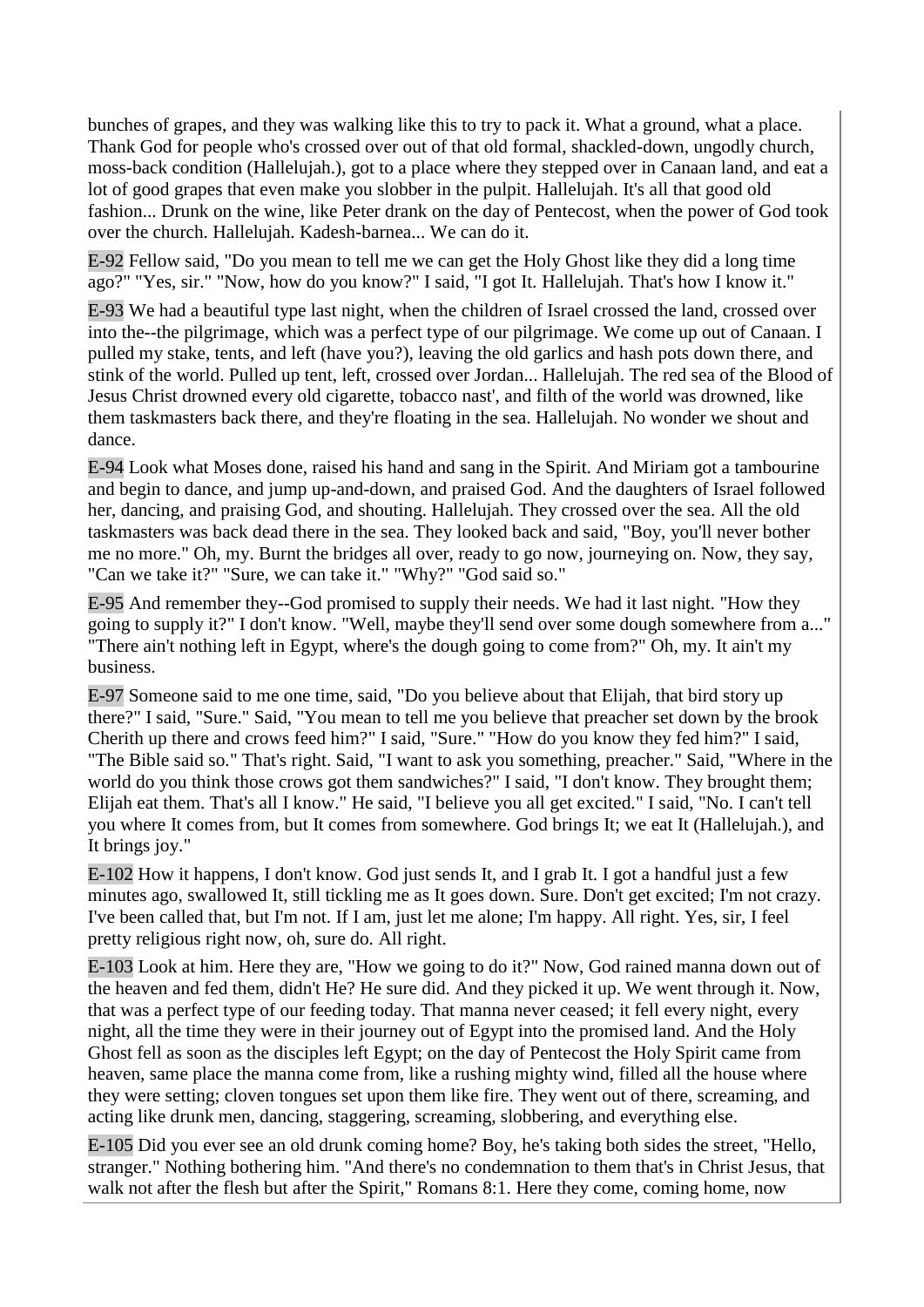staggered under the impact of the Holy Spirit, which was God's Manna come down from heaven, and It's fell from that day down to this day. Every...

E-107 We know what the omer was, kept full, that every priest entering in could eat a mouthful of the original manna. How long was this Manna to last? Reviewing what it was last night, in the lesson, Peter said, "Repent, every one of you, be baptized in the Name of Jesus Christ for the remission of your sins; you shall receive the gift of the Holy Ghost; for the promise is unto you, to your children, to them that's far off, even as many as the Lord our God shall call." The Holy Ghost is just the same Holy Ghost tonight as It was back there at the beginning. Can we take it? Yes, sir.

E-109 The church comes to Kadesh. What you going to do? Here we are. They say... Now, every individual, you're each one at Kadesh; we come there. And you say, "Now, if I--if I go up there and get some of that holy-roller religion they talk about, my mammy will turn me out of the home." There you are, at Kadesh. Can you do it? Yes, God promised it to you. "I come not to bring peace, but a sword. I come to separate father and mother, husband, wife, sister, brother, and everything. And he that won't forsake his own and follow Me, is not worthy to be called Mine. And he that puts his hand to the plow and even turns to look back is not worthy." That's right.

E-112 Brother, I tell you, it means a whole lot more than run up and shaking hands with the preacher and a few drops of water sprinkled on you. That's right. Brother, it runs a whole lot more than walking up to the altar and taking communion, and walking back, and set down in your seat. It means a selling-out, dying-out, brother, and getting an old fashion, backwoods, sky-blue, sin-killing religion that don't wash you white, but--don't whitewash you, but washes you white (Hallelujah.), cleans you up, burns you out, scours you out, sterilizes you, and make you a new person. Amen. That's old sassafras kind, brother, but, I tell you, It'll stick to your ribs. Get some of it. That's right, It'll hold you through the trials. Amen. I feel like shouting, pretty near. That's pretty big for... Yes, sir.

E-113 When I think of it, brother, it's secured. God said so. Can we take it? Sure, we can take it. "In the last days I'll pour out My Spirit, and I'll show signs and wonders." Hallelujah. He said He would do it. God promised it. We're at Kadesh; let's go get it. Somebody's been over and brought back some grapes. I know the land's good. That's right. Let's go over and get some of them. That's right.

E-114 The church begin to murmur and squirmer, and everything. God would've sent the church out years ago, if they had just a-listened to Him. But they started to arguing and fussing, and murmuring around. The Methodist had an old fashion revival back in the days of Spurgeon; they begin to receive gifts and so forth. And the church got right in there and begin to tear that thing up, and the church has been wandering in the wilderness ever since, wandering around. It broke up into Nazarene, Pilgrim Holiness, and this, that, and this and that, and that and the other, and everything else, till now it's like a big bunch of I don't know what. It's true. They organized great schools and thought they'd teach the theology of some place.

E-116 As I said last night, it puts me in the mind of an undertaker's morgue. Go around there, and it's so cold. You go in, the spiritual thermometer--thermometer says "hundred below zero." Somebody, one time not long ago, a little old woman come in from the country; she walked in; she had her little old long dress on, it all up around her neck up here. She walked in, and her--her son taken her down to church. He was ashamed of her. She walked up to the door; she said, "Good morning, elder," walked in like that. And her husband, or her brothers, or her son said, "Oh, mother, mother, you be still." He'd gone--belonged to some big aristocrat church, you know. She said, "Well, glory to God. Ain't I in the house of God?" She didn't know no different.

E-120 Let me tell you, brother, her name might not have been in "Who's Who?" as a lot of them has got it, and they say they have four hundred perfect. But her name was written in the Lamb's Book of Life. I'd rather have mine There than in all the "Who's Who?" Hallelujah. That tells who's who; there's a name written in the Lamb's Book of Life.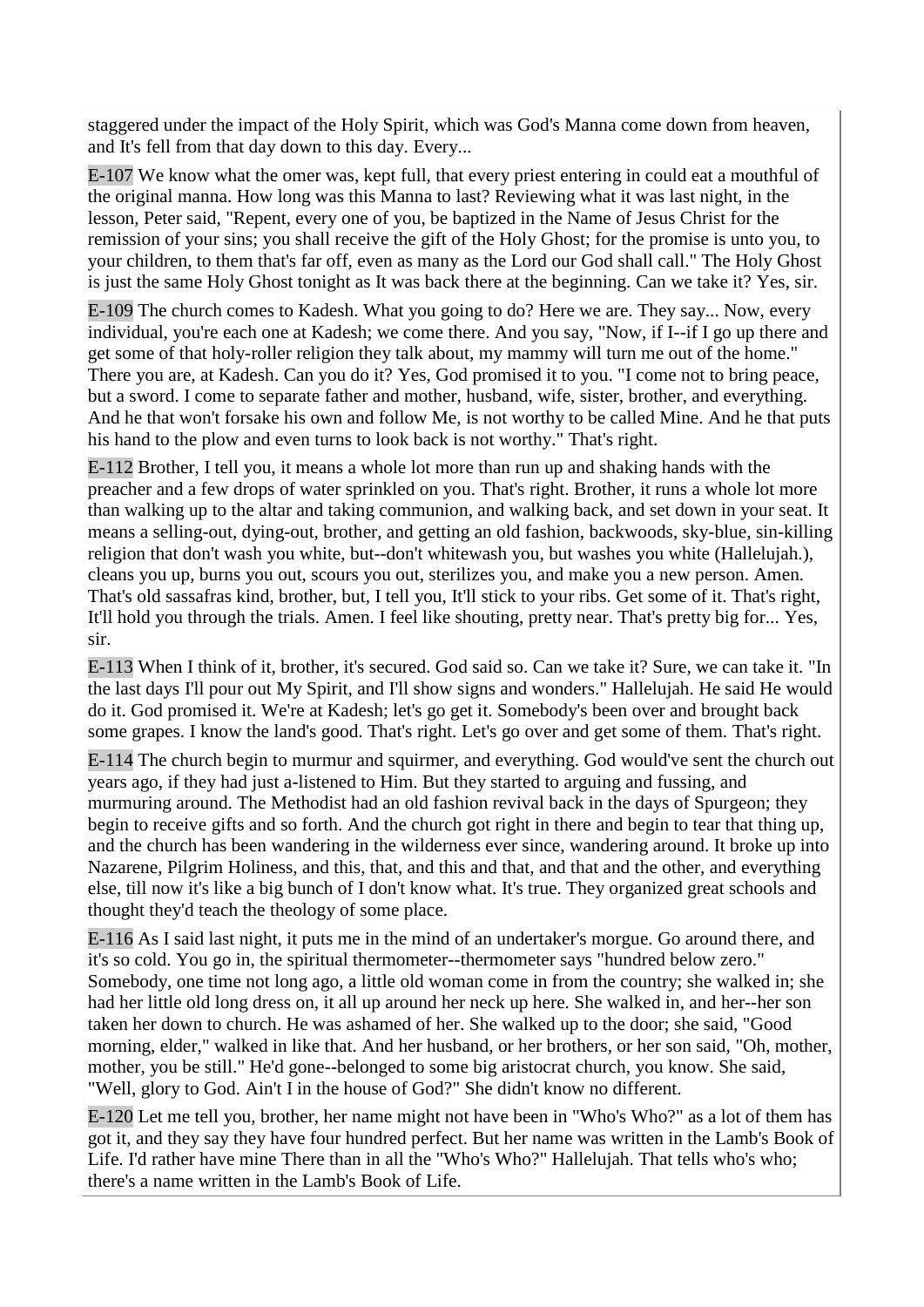E-121 She walked in and set down like that. The preacher begin to say, "Now, the Lord Jesus Christ came to the earth to save the sinner." She said, "Amen. Glory to God. That's right, brother." And everybody squeaked their neck around like a gander somewhere, looking around, wonder why. And so he said, "Uh-um, uh-um." He was reading his notes, you know. So he was kind of got mixed up then, and he said, "Uh-um, uh-um. Excuse me." Said, "And, as I was saying, the Lord Jesus Christ came to the earth." She said, "Glory to God. That's right, brother. Hallelujah." So the usher walked back and pecked her on the shoulder, said, "Mrs., you'll have to keep still or we'll have to put you out." Oh, my. Hallelujah.

E-125 That's what we got into (That's right.), schools of the prophets. We raise up the teachers; we inject old embalming fluid into them to keep them. They're dead anyhow, and then put embalming fluid in to keep it deader, some of this old theology they teach that the days of miracles is past; there's no such thing as heartfelt religion. Puts me in mind of a colored man down in the south, an old fellow packing his Bible all around. Said, "Why you carrying that Bible for, boy?" He said, "I believes It." Said, "You can't read a word in It." Said "I believes It anyhow." Said, "I believe It from civer to civer, believe the civer also." Said, "How you know?" Said, "It's got 'Holy Bible' wrote on It." Yes, sir. He believed It anyhow, didn't make any difference. Said, "What would you do," said, "you'd do anything is in that Bible?" Said, "The Lord told me to do anything, I'd do it." He said, "What if He'd tell you to jump through that wall?" He said, "I'd jump." Said, "You think you could walk through that wall without a hole in it?" Said, "If the Lord told me to jump, He'd make a hole in it for me." That's right too, brother. Hallelujah. That's the truth. God tells you to jump, He will have the hole there when you get there. Don't you worry about it.

E-132 School, theology... Oh, my. You know what they've done? In its place of the upper room, they substituted a supper room, boiled up some old rooster and sell it for fifty cents a plate, to try to pay the preacher. Brother, if you paid your tithes and done what God said for you to do, you wouldn't have these old soup suppers and things like that. Amen. (Even the anointing oil jumped off, on that.) Let me tell you something, brother: God wants a church that moves in the Divine will of God, based upon THUS SAITH THE LORD. Yes, sir. They've taken all the tarrying in the upper room out, like that. What they've done for the Holy Ghost, they've substituted theology for It. Somebody go out and say, "Well, we believe this and we believe that." Why do you believe it? That ain't in the Bible, nothing about it.

E-133 Somebody said, "What do you think of that priest down here the other day, run away with that woman and married her?" I said, "He had a right to. He's got as much right to get married as I have or anybody else. You can't find that in the Bible." Some Catholic boy said, "Is that right, Billy?" I said, "It's the truth." He said, "Show it to me." And I said, "Well, I'll show it to you in the Bible, that marriage is honorable among all. Hallelujah. Paul said, 'Let every man have his own wife.' That's exactly right." I said, "That's a--a Roman hookup, and there's no more truth to it than there is to the bottomless pits of hell." Hallelujah. I believe God's Word. I got to believe something, and This is THUS SAITH THE LORD.

E-136 One time they had a bunch of them preachers out like that, back in the Old Testament, teaching them a whole lot of things; I'll show you what--what kind of an education they had. They was teaching them all about the theology of that day, the school of the prophets. And they come over to see a real prophet one day. The prophet said to one of them, "Go out and pick you a lap-full of--of some pottage now, we'll put on the big kettle; we're going to have a--a great big cooked up pot of peas out here." And you know what that preacher done? He went out and picked a lap-full of gourds, green gourds off of a wild vine. Boy, a guy that didn't know the difference between peas and a wild gourd, is some preacher, I tell you. He throwed them into the pot and begin to cook it. First thing you know, everybody got a big dish-full of it like that, and said, "There's death in the pot."

E-138 That's what's the matter today: there's death in the pot. Some of these old cold seminary,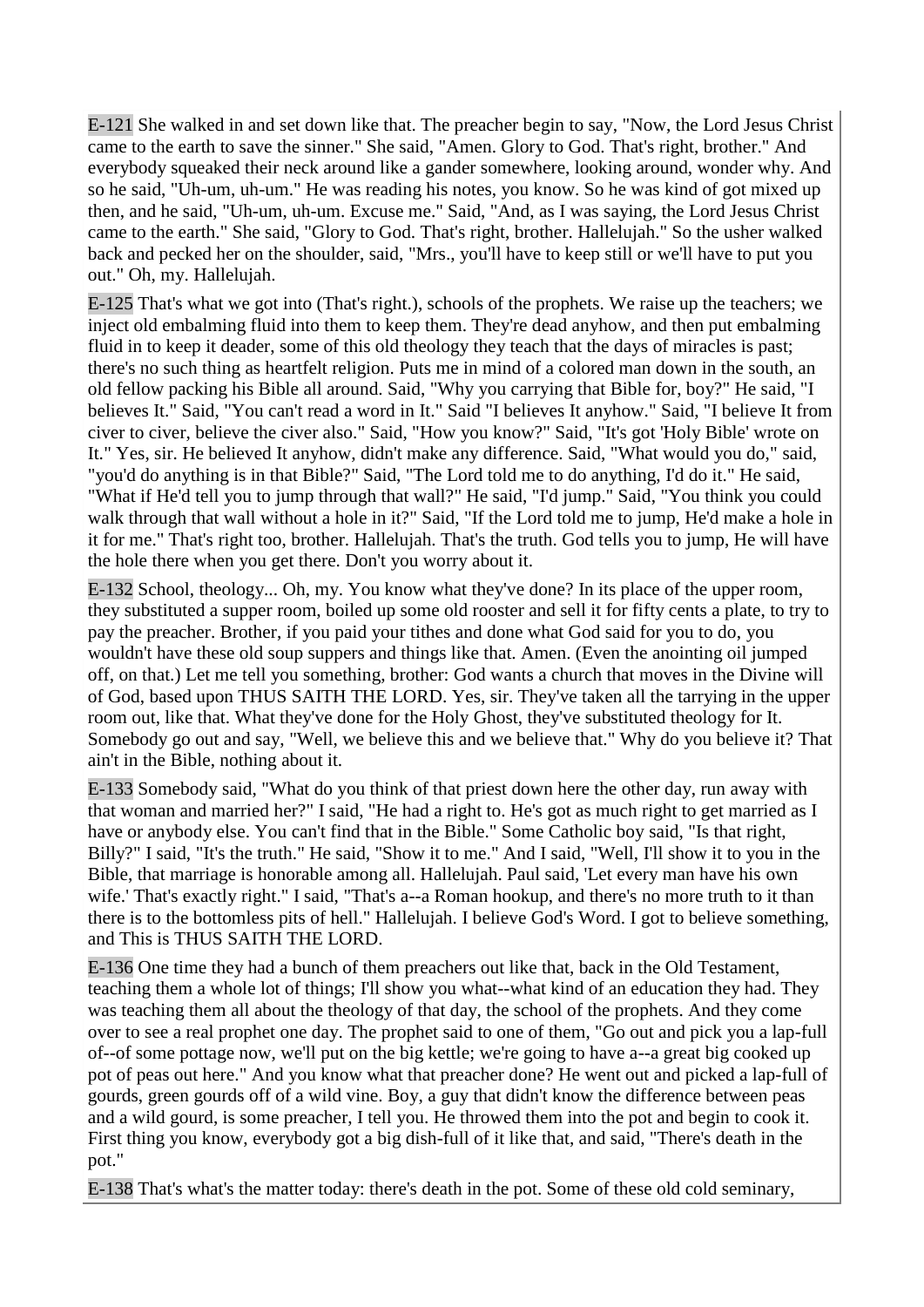formal, ungodly places going on, trying to teach some theology, they're killing the people, taking them away from Christ. We need the baptism of the Holy Ghost to give Life. Hallelujah. Whew. I feel about twice my size now. But that's the truth, brother...?... you're cooking something. That's right. You're cooking up something, but what you cooking? That's the next thing. A guy that didn't know the difference between green gourds and peas, that's about like some of them. That's the truth. Yes, sir. Said, "There's death in the pot."

E-139 Old Elijah was a real prophet. He said, "Oh, don't worry about it. Don't get all stirred." Amen. We got a guy here who's got a double portion. Hallelujah. He had been over across the Canaan's land, and been back, got a double portion. Said... They know what to do when trouble come up. Said, "Go, get me a handful of meal." He took the meal and throwed it in the pot. Said, "Now, eat all you want to. It's all right now." Why the Meal? The meal was there for the wave, for the meal-offering, the wave-offering before the Lord. And that meal had to be ground by the burr that ground every grain the same. That meal-offering was Christ. Put Christ in, every burr ground the same, Jesus Christ the same yesterday, today, and forever. When there's death in the pot, put Christ in there. Hallelujah. Whew. Glory. Hallelujah.

E-141 I first seen somebody with the Holy Ghost, was an old colored man with a big long overcoat on. They had to help him out, he was so old, like this, and he got up there and begin to preach. A lot of them preachers begin to preach about, oh, what taken place here on earth. He took his text back in Job, "Where was you when I laid the foundation of the world, when the morning stars sang together and the sons of God shouted for joy?" He said, "You think we got some kind of new kind of religion." Said, "Brother, I just got an old-time taste, or a brand-new case of old-time religion." After while the Holy Ghost got ahold of him. Poor old fellow was so stiff, he was standing there; he straightened himself up, kicked his heels together, and said, "Glory. Hallelujah." Said, "You ain't got enough room up here for me to preach," walked off the platform. I said, "Brother, if It'll do that for a man eighty years old, what would It do for me? I want It." Hallelujah. That's right. Yes, sir, I was having a big time. Went right out in a corn field, and on my old rusty knees I went, and was praying for It. That's right.

E-143 Like old Buddy Robinson, kept going along, wanted the Holy Ghost. Said, "Glory to God. I wanted the Holy Ghost so bad, I didn't know what to do." He said, "I was dry--plowing one morning with old Alec," his mule. Said, "Alec kept stepping on the corn. I got mad at him, run over there and bit him on the ear as hard as I could. Alec kicked at me." Said, "I went over and set down. And I looked at him; he was standing there." Said, "I bit old Alec as hard as I could." Said, "I looked over at him, said, 'Alec.'" Said, he said, "'Alec, I'm sorry. I won't do that no more.'" Said, "Alec looked around, said, 'You don't get more religion than what you got now, you'd treat me that way again.'" My, my. That's right. He said, "I got down in the corn row, and said, 'Good Lord, give me lots of knowledge in the gable end of my soul. Help me fight the Devil as long as I got a tooth in my mouth, then gum him till I die.'" He said, "'Lord, if You don't give me the Holy Ghost, when You come back to earth You're going to find a pile of bones laying right here." He got It. Amen. That's right.

E-144 You really get down and mean it before God, God will take you over across there. No matter what the seminary preachers say, we can have the Holy Ghost, 'cause God promised It to us. That's where Caleb based--based his faith; that's where Joshua based it, because God said, "It's yours; I've already given It to you." Hallelujah. I like that. Not "I will," "I have." "Those who He called, He justified." Is that right? "And those who He's justified, He glorified." Is that right? Then, brother, in heaven we're already glorified together with Christ Jesus. Hallelujah. That's right. Just let the Devil squall and scream, have all of his tantrums he wants to. THUS SAITH THE LORD. That's right. Oh, my.

E-147 Let's get over here somewhere and go to preaching somewhere else where you get off of that a little bit. Oh, how marvelous. They got to murmuring after that, fussing. Let's go over about the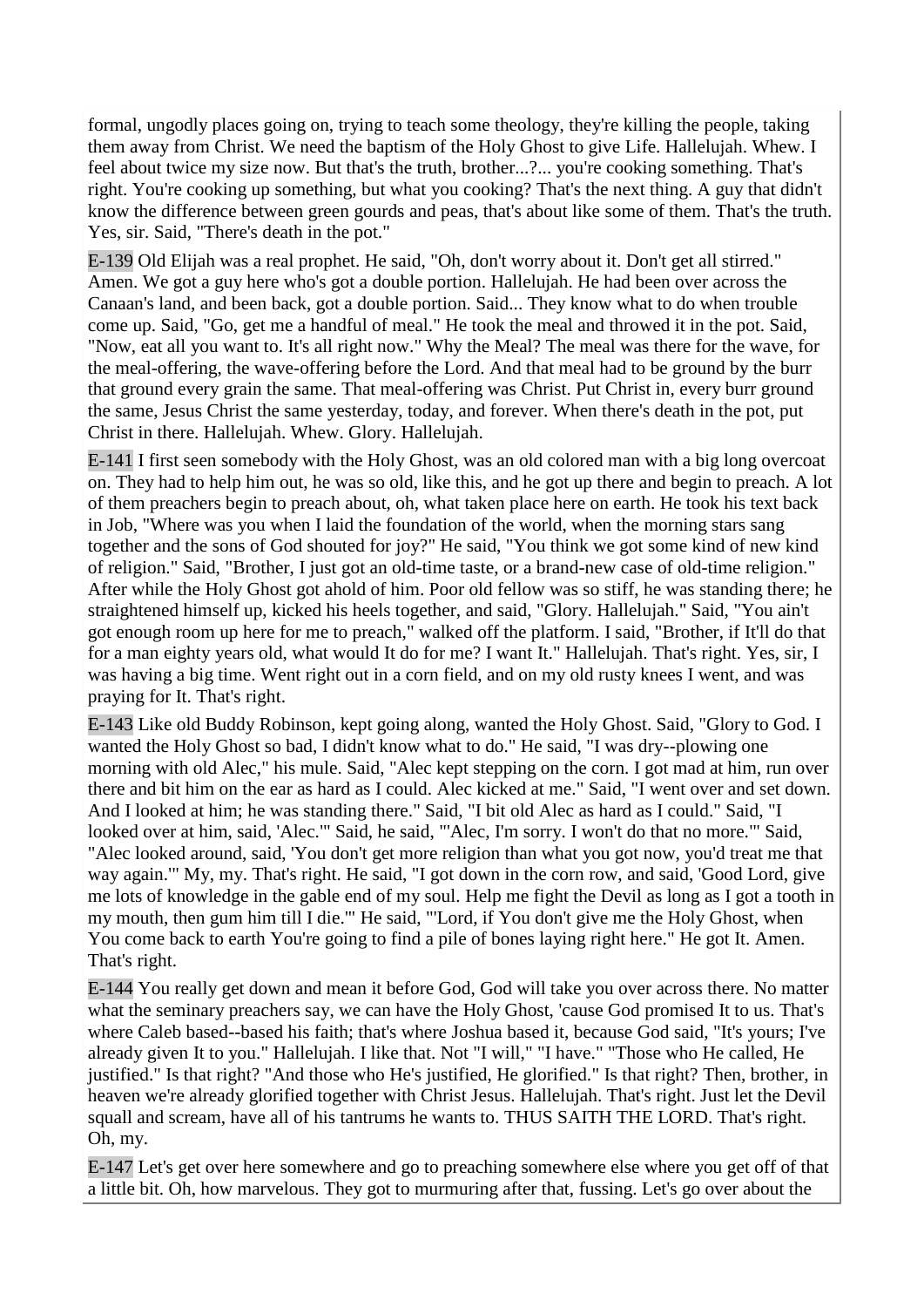21st chapter and begin about the 5th verse. They got to murmuring there, and fussing, carrying on; cut the water supply off. Maybe that's what's the matter with the church tonight, doing too much fussing and grumbling around. The water supply is cut off.

E-149 You know, I--I travel around over the world a lot. And one of the most stickerest, nastiest places to try to lay down, is in the desert. Everything there has got a sticker on it. You know why? Every kind of a little old weed's a cactus. You can't lay down nowhere; it's sticking you. The reason of it is, they ain't got no water. Water makes it soft. Where there's lots of waters, you don't have any thorns and thistles, where there's lots of water. And I tell you, brother; you take an old church that's dry in his bone, and no Holy Ghost in it, and no salvation, no Divine healing, no power of God, no shouting, no joy, and it's always, "This, oh, she done this, and he done this, and he done this," sticker, sticker, sticker... What you need is a good old fashion outpouring, gusher, of the Holy Ghost (Hallelujah.), soften up a little bit. Amen. That means "so be it." Branham Tabernacle needs a good dose of that too. That's right. Oh, is that right? Amen. Oh, I'm having a good time up here. My clothes fit me just exactly right, Brother Higginbotham. Yes, sir. My collar's not too big; my shirt fits, just feels good. Even my wife's not here, so I--I can just have a glorious time. Oh, don't you tell her, no. All right, but I'm having a good time. You say, "You're happy?" Sure, I'm happy. How can I keep from being happy, and know what I know? Amen. Christ saved me, filled me with the Holy Ghost, give me a ticket to heaven. I'm just having a big time, going on, saying, "Come on, all of you." Yes, sir.

E-152 Reminds me of a guy one time that went to set a hen. And the old hen had... He had enough eggs to set all but one. And he didn't have... He thought, "What am I going to do for that one egg?" So he goes out and he finds a duck egg, and he puts it under the old hen. And the old hen hatched out all of her chickens and the duck too. And they was walking along in the barnyard, you know. And if that little old duck didn't look out of his place; about like one of you holy-rollers now, you know. Walked around, "Quack-quack, quack-quack," like that. And, oh, they'd get out behind the barn, you know, and the old hen would catch a grasshopper. And, "quack-quack, quack-quack." Here she'd go, "Cluck-cluck, cluck-cluck." And here come the little chickens running to her like that, every one. But the little old duck didn't know what the call was, "quack-quack." He didn't know what an the dust meant; it got in his nostrils and everything. He was a funny-looking little fellow, out of his place. Like a good old fashion Holy Ghost member in an old cold formal church, just out of place. Talk about all this, that, and the other, and who's president. They want to know Who, God; they want to know about God.

E-155 But, you know, that old hen made a mistake one day, just like what the old church did. That's right. She got out one day way up in the barnyard like they had being going and after while the little old duck stuck his head up, and [Brother Branham sniffs--Ed.] he smelt water. It was his nature, you know. Amen. He smelt water. He said, "Honk-honk, honk-honk." Oh, my. He wasn't a chicken nature anyhow; he was a duck nature. So he smelt the water; there was a creek run down there. The old hen hollered, "Cluck-cluck, cluck-cluck, cluck." He hollered, "Honk-honk, honk-honk," going right straight to the water as hard as he could.

E-157 That's the way it is then when a man's borned into the Kingdom of God. The old church can say, "You get away from them holy-rollers; it's nonsense; it's this, that, the other." "Honk-honk, honk," he's got to get to the water. Hallelujah. Glory. "He that believeth and is baptized shall be saved." Glory to God. You say it's crazy; but, brother, we're happy. "Honk-honk, honk-honk, honkhonk." Them little ducks started to the water. What was it? It was his nature. He couldn't help it. There was something in him calling to the water.

E-160 And when God's in a heart, it'll call you to an old fashion, Holy Ghost meeting. Glory. That's right, brother; I know it's my nature. Hallelujah. Unless your nature's been changed, you'll still listen to the cluck of the old hen. But when you smell water, if you're a duck, you're a gone gosling, 'cause you're head for the water. Hallelujah.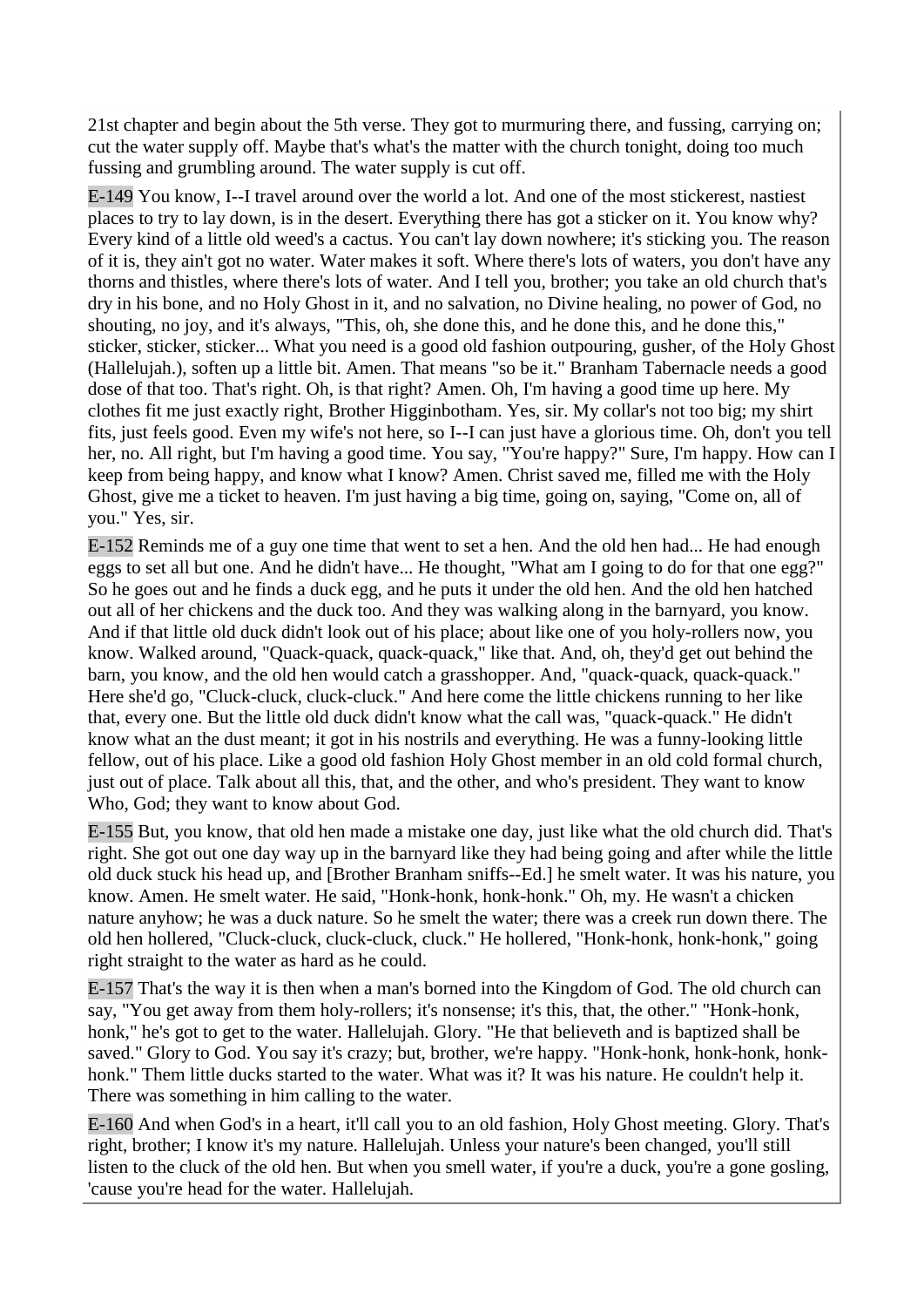E-161 Joshua said, "Aw, we can make it." Joshua said, "We can do it." Caleb said, "We can do it." "How do you know we can do it?" He said, "Because God has said so, and we're going over. We're going to make it, and we're going to do it." And away they went. They took off to the land, and they got the evidence of the Holy Spirit, and they come back to prove it. The land was good. it was bearing good grapes. I'm glad of it, aren't you? Oh, my, just eat them and slobber like a horse eating clover. That's right. Yes, sir, just having a big time, enjoy.

E-163 What do I care what the world says, nothing to me. The very God that raised me up, that saved my soul, and sent me out around here, praying for kings and everything else, across the country. It was this good old fashion Holy Ghost that did it. I've never been ashamed of It. I've said in kings' palaces, "I have received the baptism of the Holy Ghost." Hallelujah. That's right. They're hungry too. They're hungering and thirsting. Looky here, they got to murmuring and got to complaining. The water supply was cut off.

E-165 Now, hurry. What time we got? Say, I'm sorry; I'm late. Excuse me for teaching too long. Oh, I haven't taught yet, have I? But just a minute; I'll get to my lesson after while. No, I was just kidding you; set still. Let's get just a few words here; I got something I want to say. The 5th verse of the 21st chapter now, and listen real close. And the people spake against God, and against Moses, Where have you brought us out into, from Egypt... into this wilderness?... where there's no water; and--and our souls loatheth this light bread. After been filled with the good Angel's food and everything, they said, "Oh, we're tired of it. We'd like to have some garlic and some pumpernickel." They wanted the old flesh pots of Egypt. And the LORD sent fiery serpents among the people, and... bit the people; and much people... died. Therefore... came to Moses, and he said, We have sinned, and we have spoken against the LORD, and against thee; pray unto the LORD, that he take away the fiery serpents from us. And Moses prayed for the people. And the LORD said unto Moses, Make... a fiery serpent, and set it on a pole: and it shall come to pass, that every one that is bitten, when he looketh upon it, shall live. And Moses made a serpent out of brass, and he put it on a pole, and it came to pass, that if any--if a serpent had bitten a man, when he beheld the serpent of brass, he lived.

E-168 Oh, let me get that, that little thing there before we get into tomorrow night's service. The Brass Serpent, as the smitten Rock last night, as we ended up on the smitten Rock; the Brass Serpent was Jesus Christ. You say, "A Serpent?" Yes. The serpent represented sin already judged. God judged the serpent in the garden of Eden, in the 3rd chapter of Genesis and the 14th verse; God already passed judgment upon the serpent. Oh, he was beautiful and walked upright; he was the most subtle of all the beasts of the field. But God judged him, and put him down on his belly for the rest of his days, on his belly, judged. And Christ was our sins judged. Amen. You see it? Beautiful. My sin, your sins, justly should go to hell and be punished for our sins. But Christ took our place. The serpent, that's why it represented Christ.

E-171 Brass, the serpent being made out of brass, meant Divine judgment. Now, the serpent was sin already judged, and the brass meant Divine judgment. Like the brazen altar, the altar was made out of brass that burnt the bodies of the sacrifice. Exodus, 17th chapter you'll find it, then, you that's putting down your Scriptures... Now, they taken the beast, they washed it (perfect type, baptism), brought it in, put their hands on it, confessed their sins, cut the throat. The blood was--blood poured, and the meat burnt, at the blood on the sacrifice block, on the altar, brazen altar, where the sins were repudiated, where they--where the just God required entire separation. And the Divine judgment of God with the fire burnt up the sin-sacrifice. Hallelujah. God's Divine judgment was upon Jesus Christ.

E-174 Look, Divine judgment again in the days of Elijah, show that that's Divine judgment. Eli... It come a time when there was nothing; the people had got away from God. And Elijah went upon the mountain, and he prayed. He come before the king and said, "Not even dew will fall from heaven till I call for it." And for three years and six months, dew didn't even come on the earth. And when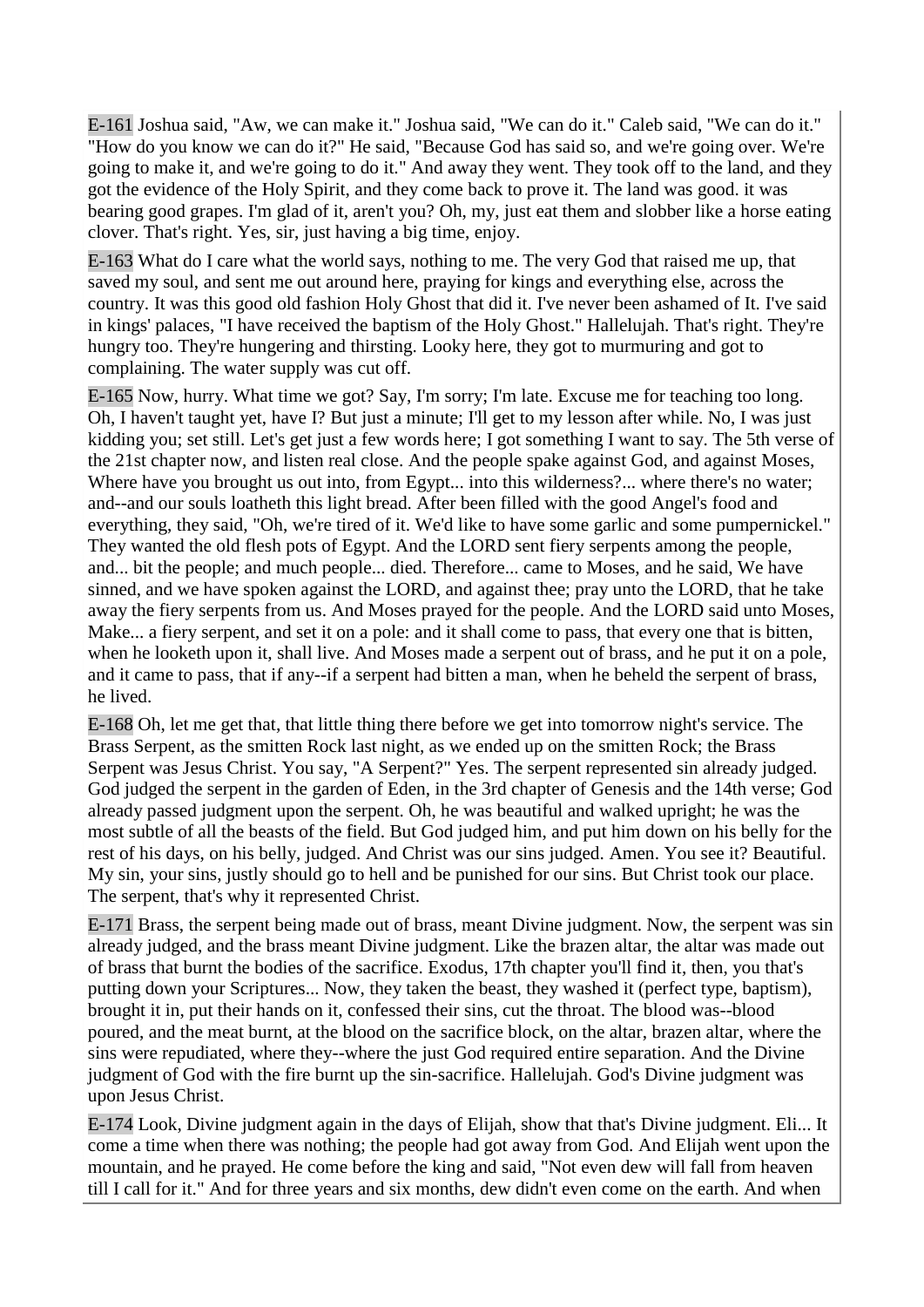it come to the place, Elijah said, "Let us prove Who is God, the fiery God." Our God is a consuming fire. "Let the God that answers by fire..." That's what I say tonight. Let the God that answers by Fire, the Holy Ghost and Fire, let Him be God.

E-177 Now, they put the... Watch, he went up after they had brought the fire out of heaven, and so forth, and had consumed the sacrifice, they looked up to the sky, and it looked like brass. What was it? Divine judgment over all the nation. And brother, sister, if you'll look around today, you'll see the color of brass again: Divine judgment coming upon a nation: judgment, the fiery serpent, fiery serpents, Divine judgment in there.

E-179 Now, watch, he lifted up this pole that had the--the serpent on it, made out of brass. And whosoever looked upon that serpent, got healed of their diseases. What a beautiful picture tonight of Jesus Christ. He said, "As Moses, just as Moses lifted up the brass serpent in the wilderness..." Here it is, now get it. If you're sick, you'll find out what'll heal you. As Jesus said, "As Moses lifted up the brass serpent in the wilderness, so must the Son of man be lifted up." The same reason in a compound reason, "He was wounded for our transgressions, with His stripes we're healed." They were murmuring against God, and against Moses, and were bitten by serpents. The serpent taken care of a twofold application: the first was to forgive their sin, and to heal their sickness. And Jesus was lifted up that He might forgive our sin and heal our sickness.

E-183 Next in the road after that, come Balaam the hireling prophet come down to stop Israel. Oh, my. We'll get into that tomorrow night, how that that fellow... And a dumb mule had to speak and rebuke him. A preacher out of the will of God, and his mind on money, go down there, and a mule had to rebuke him down there, a dumb mule. If God can speak through a dumb mule, surely He could through a man. Yes, sir.

E-184 Notice there, poor old Moses, after all that time. I want to show you what a man is before God. How Korah and all those... Notice when God told Moses, "Step out of the way, Moses; I'm going to destroy the whole bunch of them and make out of you a mighty nation." And Moses threw hisself in the front of God, bridged his way, and said, "God, take me." And God could not cross that man, a power of a saint before God. Look at there. Look at old Isaiah, goes up and tells the prophet Hezekiah, "Set your house in order; you're going to die. THUS SAITH THE LORD."

E-187 What an embarrassment it was in a couple hours, to turn back again. The Holy Spirit met him. 'Cause Hezekiah turned his face to the wall, and wept bitterly, and said, "Lord, I beseech You to consider me. I've walked before You with a perfect heart." And tears run down his cheeks. And God had already sealed his doom, but prayer changed things. He said to the prophet, "Go back and tell him."

E-188 Look what a warrior Moses was. In his last hours he got down there with that horrible temper, and finally glorified himself in the stead of God, and God would not permit him... 'Course, it was all pre-pictured just like the organizations today, Methodist, Baptist, Pentecost, all the rest of them, they're glorifying themselves.

E-189 A few days ago, one of the biggest churches, just because they couldn't be the only duck in the, puddle, they thumbs down on a meeting like that. I said, "I don't have to have your cooperation. Where the eagles are, the carc--where the carcass is, the eagles will gather." And that was right. Yes, sir. You just tell the Truth; God will take care of the rest of it. And there they was, "Oh, we are the predominating." I said, "I don't care what you are. God is the predominating One in our lives." That's right. It takes God, not what the church says. And the church, every one of them... Any historian here is a willing to look this up. There never was a church that ever fell that ever rose again. God lays them on the shelf. They never. The Lutheran fell; the Methodists fell; the Presbyterian, Baptist, all down through, and the Pentecostal too. God just throws them back on the shelf.

E-191 And if--if you believe me to be God's prophet, you listen to this. And I say it with inspiration.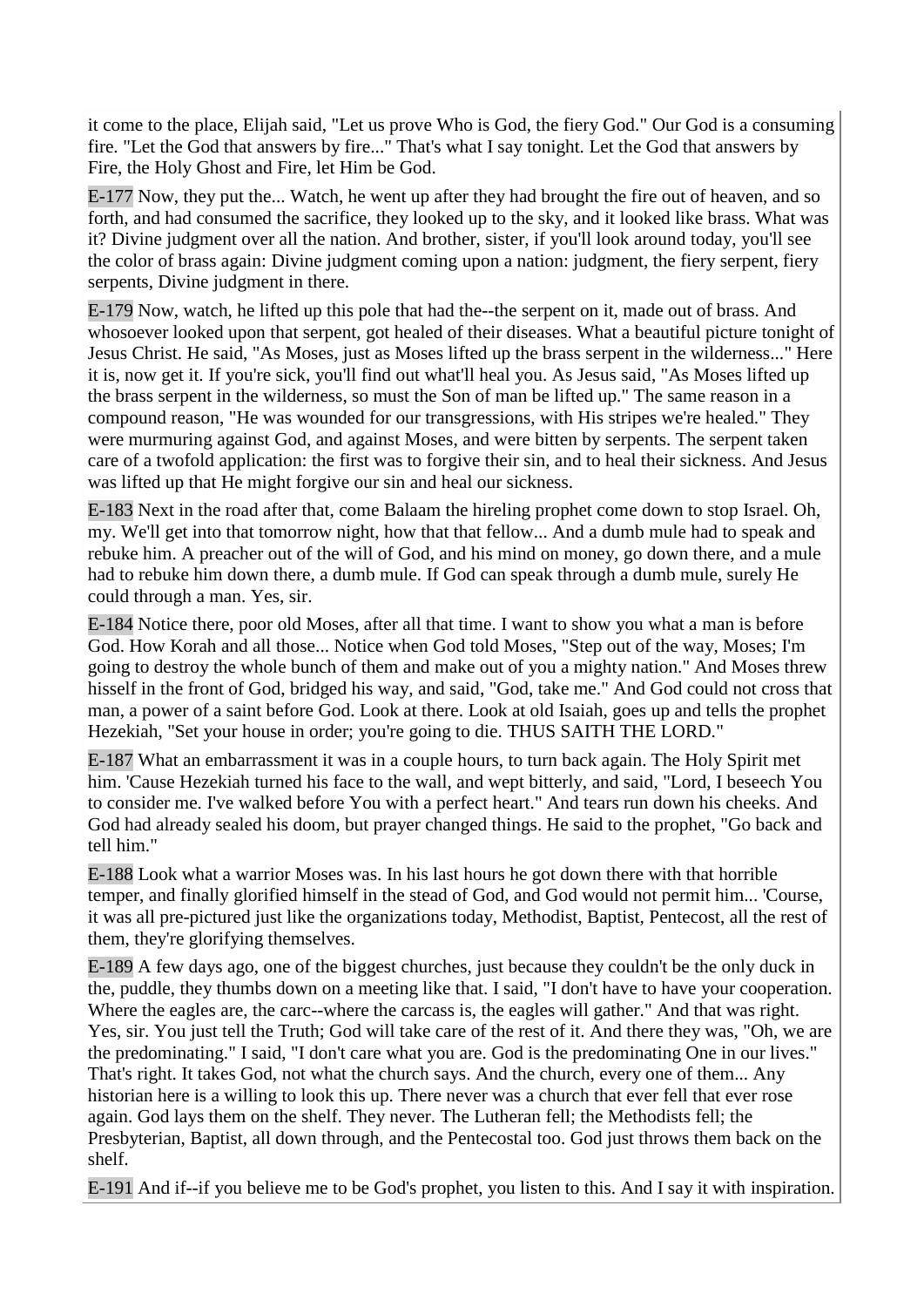Not exactly now, but what has come before this, that there will not be one organization represented (of, what I mean, the whole organization) into the Kingdom of God; but God will pull out of every one of them, the cream of the crop, and fill it with the Spirit, and take it up into glory. That's right.

E-192 The Bible predicts that the last church age is the Laodicean church age, which is a lukewarm. And that's just as far as the church has got today. That's right. They got down to where maybe they can clap their hands a little bit, and make a little noise, and jump and kick the furniture awhile. But when it comes to really living a pure, holy, unadulterated, sanctified life, they're as far away as the night is from the day. That's right. What we need today is an old fashion dying out, brother, where it ain't go back to the altar and get over, and go back to the altar again, go back to the altar. Go over there and stay till you're dead, and then a dead man knows nothing about the world. Hallelujah. Don't want to get started on that again. Look, brother, let me tell you.

E-193 God, after having His poor old servant, Moses... Someone said to me one time, said, "I tell you, that shows God, if you call Him God." Said, "He let His servant down." After Moses' life run in a cycle of forty. He was called, at forty, refused by his brethren, went out on the desert and herded sheep for forty years. When he was eighty, He sent him down to deliver Israel out of Egypt. And when he got close to the promised land, he was a hundred and twenty years old. He had the stride of a young man, and his sight never failed him (That's right.) at a hundred and twenty. But when he glorified himself down there, instead of God, before that Rock; when God told him, said, "Go, speak to the Rock. Don't smite It. Speak to It." (The Rock was only smitten once.)

E-196 And Moses got his temper all up, and run down there, and smote the Rock. It didn't bring water. He smote It again; It brought water. Said, "You rebels, must we fetch you water out of this Rock?" Like that, and brought forth the waters, 'cause God had to listen to that prophet because He'd endued him with that power. And that broke the whole program of God's Bible. Christ was smitten once. We speak to the Rock now, and It brings forth Its water. See? It's already been smitten. Just speak to It, and It brings forth Its waters.

E-198 Then I see him that morning. Oh, when I think of this picture, my heart almost fails me. I see Moses; he knowed... God said, "Moses, tell them all 'so long,' your congregation; I'm going to call you up a little higher now today." I can see old Moses standing there, that long white beard, and his hair trinkling down around his face, his old eyes dimming with tears, as he looked over his audience. How he had fell on the... How they had murmured, and how he had stood for them. He looked them all over. He started walking up the mountain. He got up the mountain; he turned back around; he begin to wave good-bye at them. He climbed up, plumb up to the top of the mountain. It was in the month of April. He stood and looked over into the promised land. Oh, how he wanted to go over. My, his poor old heart was breaking. He wanted to go over into the promised land with that bunch of Jews that he'd led and stood in the way. And there he was, he looked over there, and the tears running down his cheeks. He turned around and waved to the people again, good-bye, their old pastor. He was going away. He waved at them like that. He looked back over.

E-200 And only if I could stand where Moses stood and view the landscape over! God willing, in the next few months, I want to stand on the mount there and look over where they crossed. I seen a movie the other day, where some of the brethren, about forty of my brethren out of the campaigns and them went over there, and they took a movie reel of it. And when they crossed there, them fellows screaming and shouting, liked to tore down all the bushes on the bank, where the children of Israel went up there, where Jesus was baptized. And every one of them preachers jumped in the water with clothes on and all, and baptized one another over again, every one of them. Oh, brother, there's something in there moving and stirring. We're living... They'd get in a car; they'd ride a little piece, and say, coming over that journey there where the children of Israel did. Like old Buddy Robinson said, "Stop this thing, right quick." And he got out and run around, and around, and around, shouting around the place, and hollering, "Glory to God. Hallelujah." Jumped back in, said, "Drive her on." That's right. He just having such a time. Sure.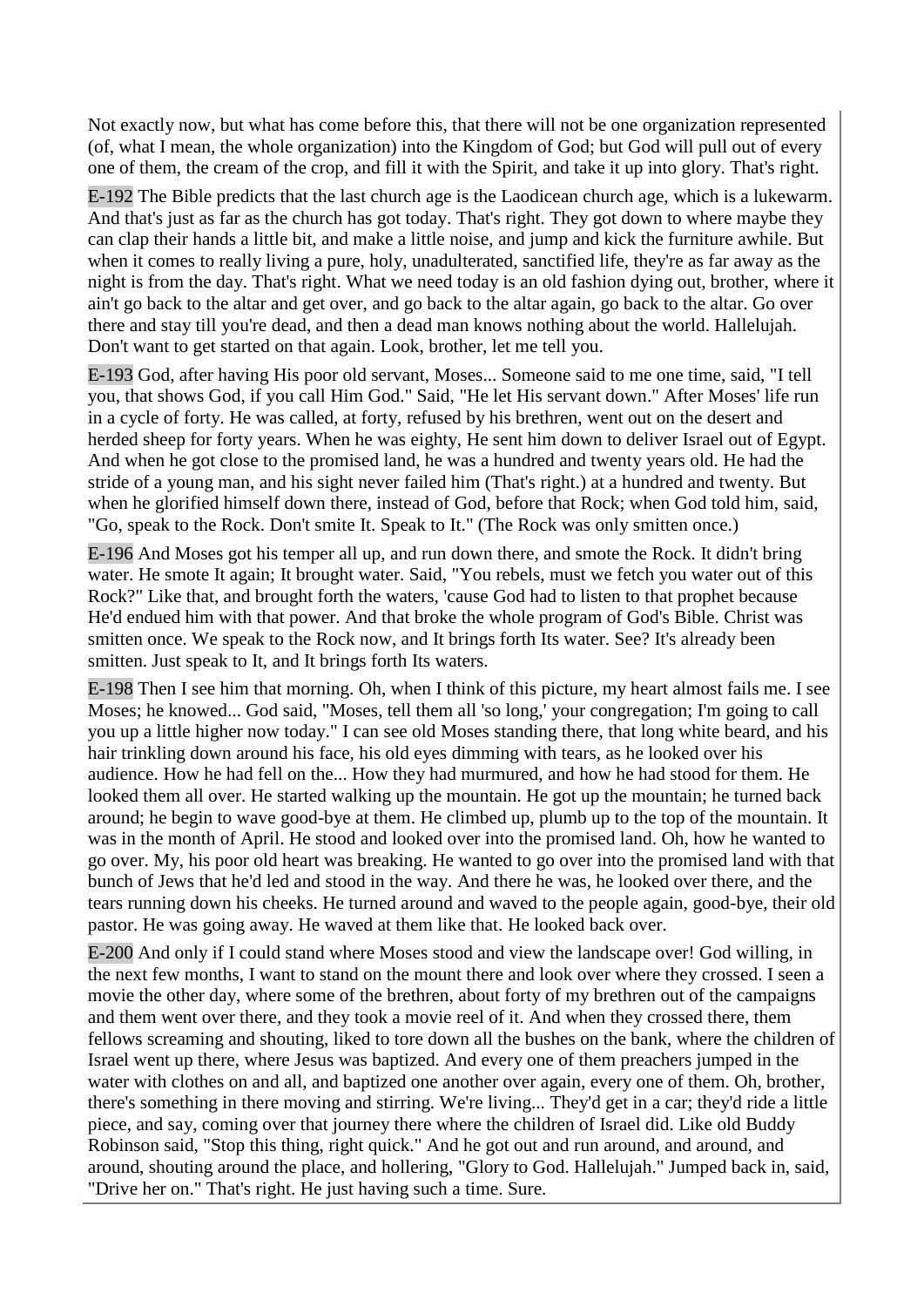E-202 If I could stand where Moses stood, on that Rock, looking over into the promised land... He wanted to go in; he looked back to his congregation, waved good-bye at them again, the tears dropping off his long beard. His hour was a-coming. His sleeves, run down over his sleeves here, the pulse begin to come up his sleeve, an old veteran. I can tell you right now, brother, don't think I'm going to Baptist this for a little bit, but, brother, he wasn't lost. No, he wasn't. God won't let His servant down. There the sleeves coming up like this. And the first thing you know, he was caught, cold pulse--pulse cooling off. His eyes begin to get dim as he looked over there, over in that land. How he wanted to go over. Oh, my. His heart was breaking.

E-205 And just as he got ready to move out of this life, he happened to look, standing by his side, there stood the Rock. Just so He's there, that's all. He stepped over on the Rock. The Angels come, packed him away. Eight hundred years from there, there he was standing over in the promised land, by the side of Elijah, talking to Jesus. He don't let you down.

E-207 Some of these days I've got to come to the end of the road. I'm forty-three years old now, getting pretty well broke up. I've preached twenty years. I've waded through waters, and broke ice, and stood and baptized till I'd freeze, nearly. I've done without, went without, into the jungles and everything else, and diseases and everything lurking. I don't know how long I'll stay. But if I shall live to see longer than this, maybe when I get to be an old man, if Jesus tarries, I'll probably stand with what hair I got hanging down low. All my people takes the palsy when they get old; they shake. When I've fought my way through every battle, all my buddies and things are gone on, and I stand there and hear the dashing of the water coming across there, I'm shaking on my stick, like this, I want to take the old Sword here and stick her back in the sheath of eternity, pull off my helmet and lay it down, raise up my hand (Hallelujah.), and say, "Lord, push out the lifeboat; I'm coming across this morning; I'm coming across the river." He won't let me down then.

E-208 And while I'm here, while it's light, I'll preach and pray, and beg and sing, and do everything I can for the Kingdom of God. When my soul begins to lift from this body, and I look back down and see my footprints, I want them in the right kind of a place, where "Partings leave behind us footprints on the sands of time."

E-209 Shall we bow our heads. Teddy, go over to the piano a moment. Our heavenly Father, oh, for these great rejoicing times, how happy. I guess I get a little bit beside myself, Lord, just the Holy Spirit just baptizing my soul. I just can't help it: Something just gets ahold of me. I'm so thankful, Lord, to have all the dishpans and gutters cleaned out, so the Holy Spirit can come. Keep the kink out of the hose, so the waters of salvation can pour down in anytime God wants it to. Pray it out. As Elijah told Jehoshaphat, and said, "Dig ditches. Get all the rocks out, all the sticks and stumps. There's going to be some water coming."

E-211 Thank You, Lord, Thou hast been here tonight. And I think of old prophet Moses; God, bless his gallant soul. As he stood there on the mount looking over in the promised land, we stand tonight looking that way, Lord. The only thing I ask You for myself, is let that Rock be there when I'm going. God, that'll be all right with me. And all that I've ever done in life, Lord, if I can just crawl up and touch Your sacred feet once, pat them with my unworthy hand, that'll repay me a million times. We all know we got to go that road. Some of us may in a few hours. I don't know. Thou knowest.

E-212 While we're here tonight, Father, and the Holy Spirit is still present (been down blessing Your people), Father, I ask You something. Is there someone here that's unsaved, Lord, that doesn't know You as their personal Saviour, doesn't know how they stand before You? I'm going to ask You, Lord, if You'll just... Not that these people hear me now, but I'm going to ask You if You'll just speak to that heart and give them courage tonight. Might be the final call. How do we know? Why take a chance when all eternity rests upon This? If there be, Lord, or one wayward one out of the way, maybe climbing the hill to look over into the land, and then be rejected. God, may the Rock be with them, I pray. Help us now, and bless this audience while we wait.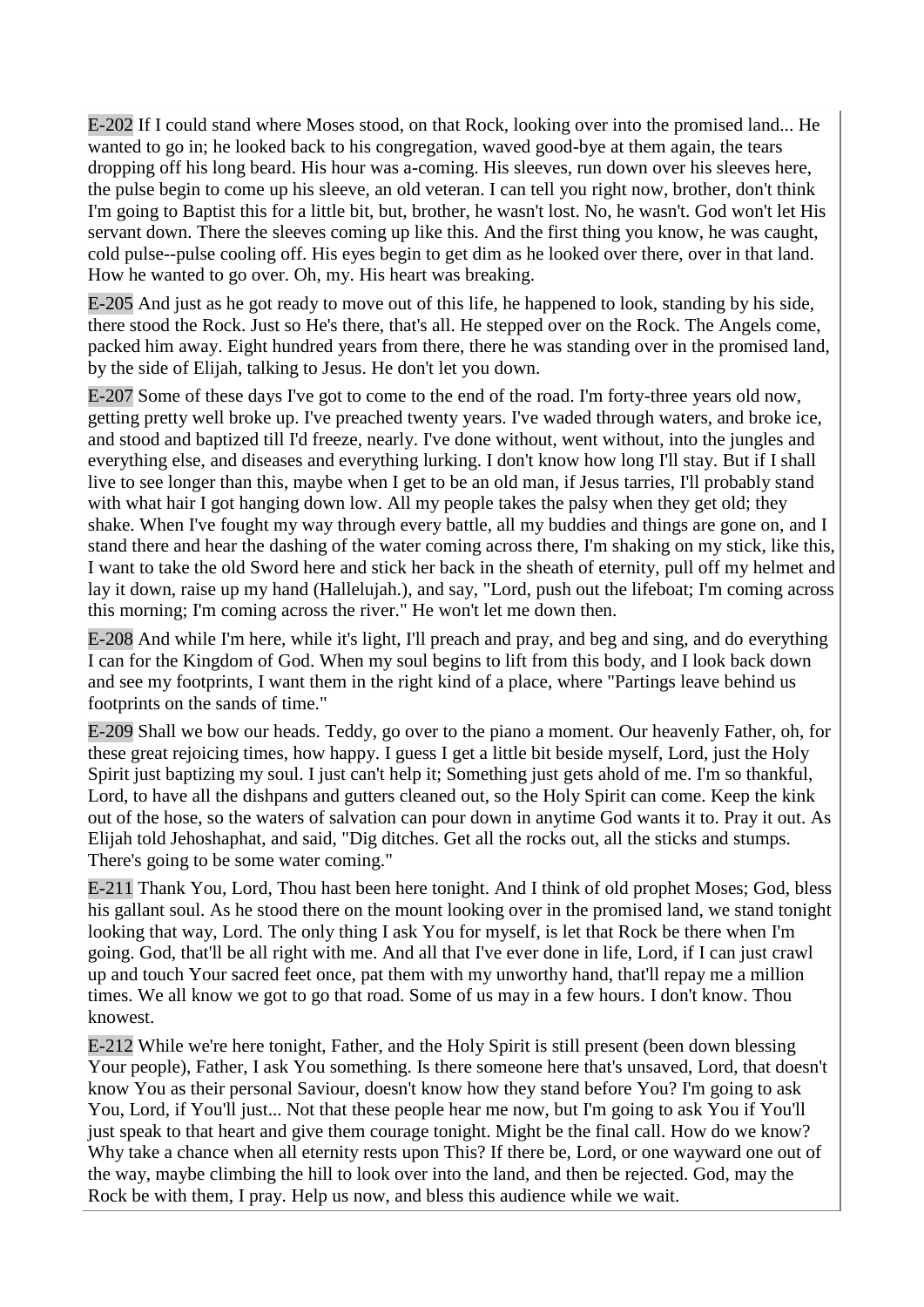E-215 Now, if there's a man or woman in here, boy or girl, with your head bowed... And don't no one look up, please. People are very timid sometimes, touchy along these matters, but gentlemen and women. I've had a lot of--a lot of ground behind me in these forty-three years. Just a few days ago, I was a little old boy running around here, playing marbles with you. Well, I'm failing. I can feel it. I--I've tried for twenty years to try to introduce to you Something.

E-217 Jeffersonville, why do you reject It, when God's vindicated It, sent His Angel took the picture of It? It's known around the world, why would you think It was some kind of a--a make-belief something? Are you without God tonight? You'd love to know Him really. You know you want that kind of a salvation before you die. Here sometime ago in this very city, there was a young girl belonged to a certain church here in the city; she thought she was all right. Her pastor told her she was all right. She made fun of a little girl come to church, 'cause she wouldn't go to a show. She said, "Your pastor is narrow-minded." The little girl said, "That's all right."

E-220 After while she got out with some rough company, and she caught a disease and let it run too far. The doctor, a certain doctor of this city, went to examine her; come to find out, she was eat up with venereal disease. She died right after that. They... She was a Sunday school teacher in this big church. They were all out there, and to see her go to heaven. And just about time, her Sunday school class in, her pastor walking out in the hall, smoking a cigarette. And when about time for her to take her flight, the Angels to come get her, she raised up, she said, "Where's there's the pastor?" They went and got him. She said, "You deceiver of men," said, "why did you let me get in this shape? I'm lost." Don't worry; Adam knew he had fig leaves on when he come before God. It was all right when God wasn't near. Said, "Why did you let me go like this?" Said, "Where's that little old girl from up there at that Tabernacle?" "Oh, she..." He said, "You're--you're--you're hysterical, going to call a doctor to give you a hypo. She said, "You deceiver of men, I'm lost, and my soul is going to hell on account of you." She bowed her head.

E-224 And a good friend of mine works here in the garage right now, was working for an undertaker. They went down to pump the fluid in her body, and he kept pumping; they kept smelling the fluid, and couldn't get her veins filled, and come to pull her clothes down, and looked, and there was a hole eat in her body there as big as your fist, nearly. Venereal disease eat it out. Oh, yes, she was "Going to have a big time. This little old girl was a holy-roller." Don't underestimate anything, friend.

E-225 Do you know Him tonight? Are you really saved? I'm asking you, in Jesus' Name. If there's a man or woman, boy or girl in here tonight that's not saved, borned again, would you raise your hand, say, "Pray for me, Brother Branham." Now, every head bowed. Yes, God bless you, young lady. God bless you, you, you, you, you, you, you. God bless you. God bless you, you, you. Back in the back, yes, God bless you. God bless your sincerity, young man; I see you. Wonderful. Twenty or thirty hands in this little building, unregenerated. The Holy Spirit's been here tonight, talking to you. He's here now. You need Him. Why don't you come? Won't you come up to the altar and kneel down, say, "Lord God, I'm going to receive You as my personal Saviour tonight. I'm going to accept You now, and I'm going to receive the baptism of the Holy Ghost. I want It. I don't care what the world's got to say. I'm going to receive now. You promised me."

E-226 And, listen, every one of you that held your hand, you been listening in these meeting--these meetings. No one in here could come to Jesus except God draws him. What's doing that? What's making that desire? God is here. God is here. Listen, friend, if God will hear my prayer as a man, if you believe me to be His prophet, and you've read the newspapers, and the magazines, and books, and authorities, and look back there at them pictures that they're selling at the back of the door at nigh, of that Angel of God, flaming with Fire, the same One I'm reading about here in the burning bush, and you believe me to be God's servant, and you believe that He'd hear my prayer, and will hear your prayer if you'll pray, would you like to rise up out of your seat? Have you got that much real conviction, come here and stand at this altar, and say, "Brother Branham, if He will open the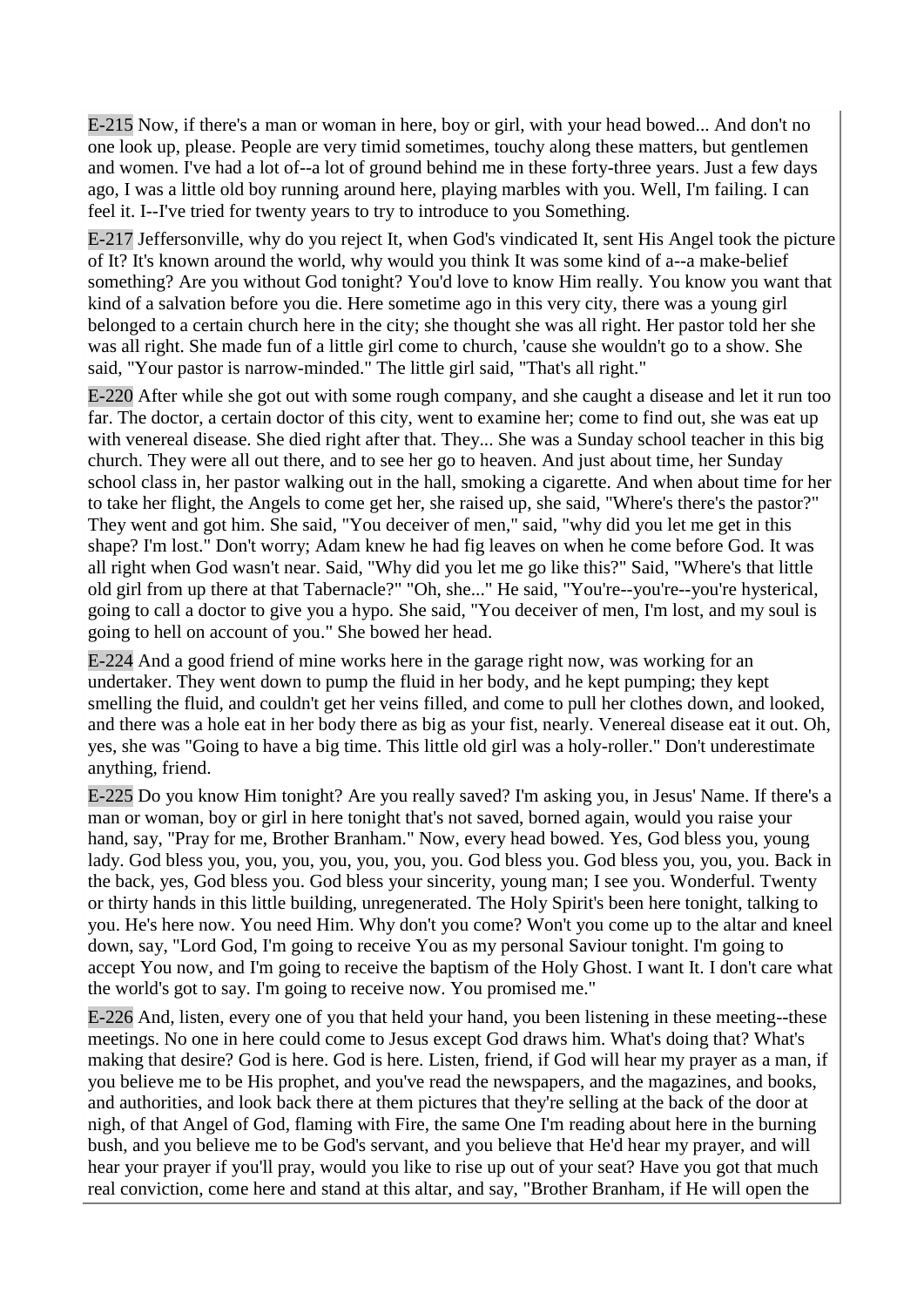eyes of the blind, He will forgive my sins of mine." God bless you, young man, to make yourself the first one to move. Who'll follow this young man to this altar?

E-228 I want the ministers of this building to come, in the building, come here to the altar just a minute, every preacher. Come, young lady. God bless you. Somebody else now. I want the ministers come up here at the top of the platform, if you will. Sinner, friend. Come right up, young man; God bless you. Come right up and kneel down right there. God bless you, sir; you come. God bless you, lady. God bless you. Someone else make your way up here at the altar and kneel down. Are you without God, without Christ tonight, in a world alienated away? Oh, you say, "It's getting a little late, and my peoples wait."

E-230 A little crippled girl is making her way. Shame on you healthy people. Are you an alien from God tonight, without God, without Christ, dying in sin and shame? Won't you come? Will you be man or women enough, with common decency enough to rise up and say, "Brother Branham, I'm coming up here; I want to shake your hand and kneel down here at the altar. I want to accept Jesus Christ as my Saviour right now"? Will you come? All those hands up, do you mean to tell me, to know that you're standing here in the Presence of God, to know that you're in this condition, and still refuse to come to an altar? What if your heart stops tonight when you go home? What if you have an accident and you're in a hospital an hour from now, the blood going from your body, and you screaming, but nobody to pray? God said, "If you neglect Me now, I'll laugh at you in your calamity." Won't you come? Friend? Do you mean that you are convinced enough that the Holy Spirit's here, that you'll raise your hand, and won't come to the altar? What in the world's ahold of you?

E-232 God bless you, sir. I perceive that you're a sick man too, that you're coming. Aren't you? You suffer with TB, don't you? He's going to heal you here at the altar tonight. You're a stranger to me, but I know what you are and who you are. The Holy Spirit dropped right in the meeting there. And that Angel of God is standing at the platform. You've been in the meetings; you know what this means, don't you? The man's going to be healed tonight. God spoke just as he raised from there. God bless you, son, come right on. Come, weeping, and eyes full of tears. God bless you, sister, come right on. God bless you; come, kneel right around the altar. Won't you come? O Lamb of God, I come! I come! "Just as I..." God bless you, little boy. That's wonderful. Won't someone else? Some of you young people back there now, you've put it off for a long time. This is the time. This is the hour. ... soul from one dark blot,

E-237 Someone help mother back there with that baby, someone please. She wants to come to the altar; her husband's up here. Some of you help the baby, or hold the baby, let the mother come. God bless you. Come on, mother. That's right. They'll take care of your little one. Come, make a real mother for Jesus Christ and your children. God bless you, sister; that's good. God bless you, lady. That's the way to come and get over your nervousness. Been having that nervous trouble and habits and things, it'll leave you standing there now.

E-239 The Angel of the Lord is standing right here at this platform. If you believe me to be His prophet, obey and do what I tell you now, see if It isn't right. To rid my soul of one dark blot, To Thee, whose Blood... (God bless you, boy.)... cleanse each spot, O Lamb of... (God bless you, mother.)... I come! I come! Does any of the rest of you want to come? The Holy Spirit's telling me there's several more people than that. Be honest with God, won't you? What you going to lose to walk up here at the altar and pray a little? You're going to pray somewhere. If you don't pray here, you're going to pray in hell. The rich man lifted up his eyes. Now, if you believe, if you believe God's Word, and believe that I tell the truth, if God's vindicated it true, there's men and women in here ought to be at this altar right now. The Holy Spirit's speaking, saying so. Come. God bless you, sister, you're just one of them. Come on. God bless you. Come now, wherever you are. Young or old, come.

E-241 Let's stand. All you people in your seats, stand while we sing one verse of this now. Come on